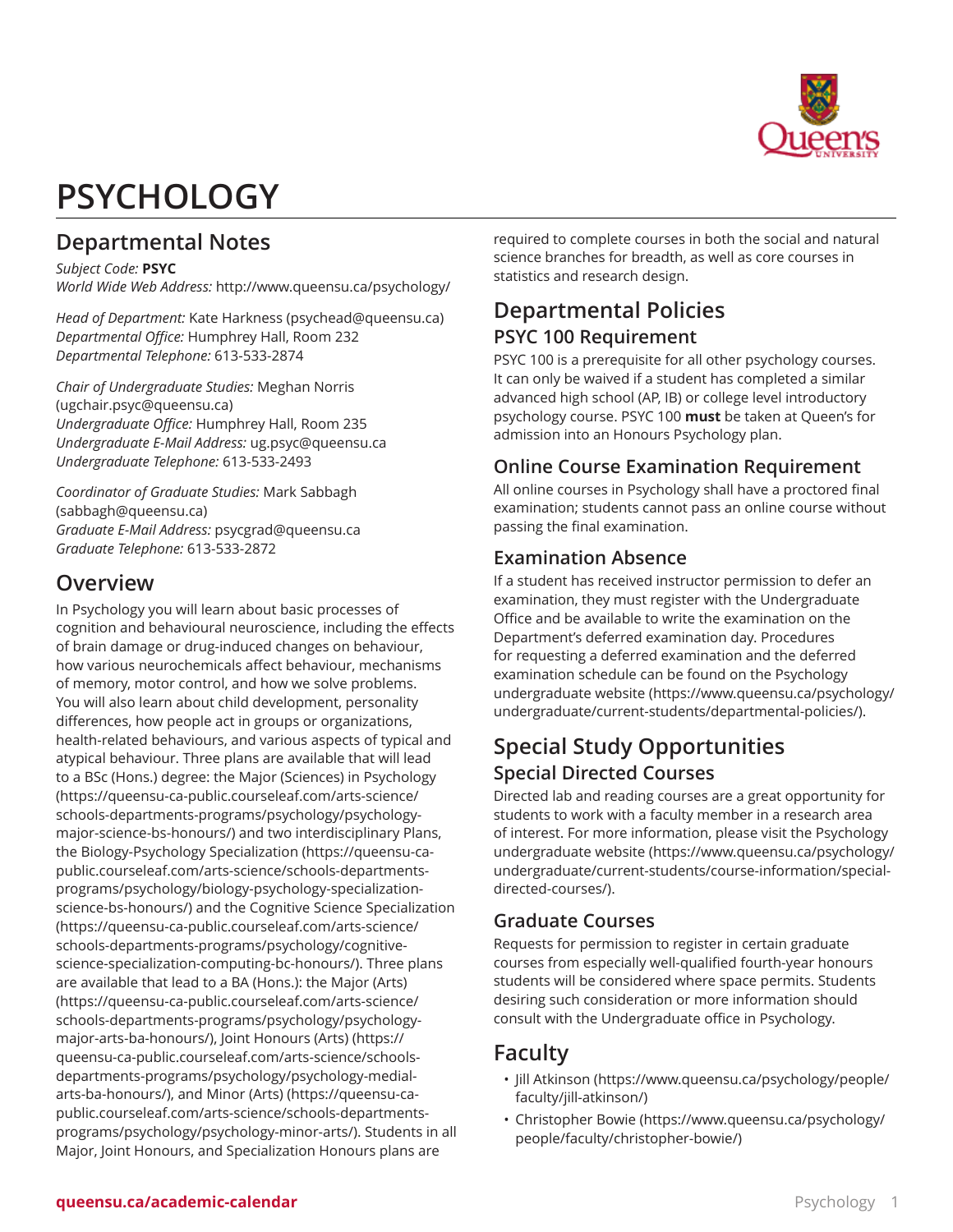

- [Monica Castelhano](https://www.queensu.ca/psychology/people/faculty/monica-castelhano/) ([https://www.queensu.ca/psychology/](https://www.queensu.ca/psychology/people/faculty/monica-castelhano/) [people/faculty/monica-castelhano/\)](https://www.queensu.ca/psychology/people/faculty/monica-castelhano/)
- [Meredith](https://www.queensu.ca/psychology/people/faculty/meredith-chivers/) Chivers [\(https://www.queensu.ca/psychology/](https://www.queensu.ca/psychology/people/faculty/meredith-chivers/) [people/faculty/meredith-chivers/](https://www.queensu.ca/psychology/people/faculty/meredith-chivers/))
- [Wendy](https://www.queensu.ca/psychology/people/faculty/wendy-craig/) Craig [\(https://www.queensu.ca/psychology/people/](https://www.queensu.ca/psychology/people/faculty/wendy-craig/) [faculty/wendy-craig/\)](https://www.queensu.ca/psychology/people/faculty/wendy-craig/)
- Hans [Dringenberg](https://www.queensu.ca/psychology/people/faculty/hans-dringenberg/) [\(https://www.queensu.ca/psychology/](https://www.queensu.ca/psychology/people/faculty/hans-dringenberg/) [people/faculty/hans-dringenberg/](https://www.queensu.ca/psychology/people/faculty/hans-dringenberg/))
- [Lee Fabrigar](https://www.queensu.ca/psychology/people/faculty/lee-fabrigar/) ([https://www.queensu.ca/psychology/people/](https://www.queensu.ca/psychology/people/faculty/lee-fabrigar/) [faculty/lee-fabrigar/\)](https://www.queensu.ca/psychology/people/faculty/lee-fabrigar/)
- [Cynthia](https://www.queensu.ca/psychology/people/faculty/cynthia-fekken/) Fekken ([https://www.queensu.ca/psychology/](https://www.queensu.ca/psychology/people/faculty/cynthia-fekken/) [people/faculty/cynthia-fekken/\)](https://www.queensu.ca/psychology/people/faculty/cynthia-fekken/)
- Stanka [Fitneva](https://www.queensu.ca/psychology/people/faculty/stanka-fitneva/) ([https://www.queensu.ca/psychology/](https://www.queensu.ca/psychology/people/faculty/stanka-fitneva/) [people/faculty/stanka-fitneva/\)](https://www.queensu.ca/psychology/people/faculty/stanka-fitneva/)
- [Randy Flanagan](https://www.queensu.ca/psychology/people/faculty/randy-flanagan/) [\(https://www.queensu.ca/psychology/](https://www.queensu.ca/psychology/people/faculty/randy-flanagan/) [people/faculty/randy-flanagan/\)](https://www.queensu.ca/psychology/people/faculty/randy-flanagan/)
- Luis [Flores](https://www.queensu.ca/psychology/people/faculty/luis-flores/) [\(https://www.queensu.ca/psychology/people/](https://www.queensu.ca/psychology/people/faculty/luis-flores/) [faculty/luis-flores/](https://www.queensu.ca/psychology/people/faculty/luis-flores/))
- [Jason Gallivan](https://www.queensu.ca/psychology/people/faculty/jason-gallivan/) [\(https://www.queensu.ca/psychology/](https://www.queensu.ca/psychology/people/faculty/jason-gallivan/) [people/faculty/jason-gallivan/\)](https://www.queensu.ca/psychology/people/faculty/jason-gallivan/)
- [Kate Harkness](https://www.queensu.ca/psychology/people/faculty/kate-harkness/) [\(https://www.queensu.ca/psychology/](https://www.queensu.ca/psychology/people/faculty/kate-harkness/) [people/faculty/kate-harkness/](https://www.queensu.ca/psychology/people/faculty/kate-harkness/))
- [David Hauser](https://www.queensu.ca/psychology/people/faculty/david-hauser/) [\(https://www.queensu.ca/psychology/](https://www.queensu.ca/psychology/people/faculty/david-hauser/) [people/faculty/david-hauser/](https://www.queensu.ca/psychology/people/faculty/david-hauser/))
- Tom [Hollenstein](https://www.queensu.ca/psychology/people/faculty/tom-hollenstein/) ([https://www.queensu.ca/psychology/](https://www.queensu.ca/psychology/people/faculty/tom-hollenstein/) [people/faculty/tom-hollenstein/\)](https://www.queensu.ca/psychology/people/faculty/tom-hollenstein/)
- [Jill Jacobson](https://www.queensu.ca/psychology/people/faculty/jill-jacobson/) [\(https://www.queensu.ca/psychology/people/](https://www.queensu.ca/psychology/people/faculty/jill-jacobson/) [faculty/jill-jacobson/](https://www.queensu.ca/psychology/people/faculty/jill-jacobson/))
- [Li-Jun Ji](https://www.queensu.ca/psychology/people/faculty/li-jun-ji/) [\(https://www.queensu.ca/psychology/people/](https://www.queensu.ca/psychology/people/faculty/li-jun-ji/) [faculty/li-jun-ji/\)](https://www.queensu.ca/psychology/people/faculty/li-jun-ji/)
- [Elizabeth](https://www.queensu.ca/psychology/people/faculty/elizabeth-kelley/) Kelley ([https://www.queensu.ca/psychology/](https://www.queensu.ca/psychology/people/faculty/elizabeth-kelley/) [people/faculty/elizabeth-kelley/\)](https://www.queensu.ca/psychology/people/faculty/elizabeth-kelley/)
- Valerie [Kuhlmeier](https://www.queensu.ca/psychology/people/faculty/valerie-kuhlmeier/) [\(https://www.queensu.ca/psychology/](https://www.queensu.ca/psychology/people/faculty/valerie-kuhlmeier/) [people/faculty/valerie-kuhlmeier/\)](https://www.queensu.ca/psychology/people/faculty/valerie-kuhlmeier/)
- Tara [MacDonald](https://www.queensu.ca/psychology/people/faculty/tara-macdonald/) ([https://www.queensu.ca/psychology/](https://www.queensu.ca/psychology/people/faculty/tara-macdonald/) [people/faculty/tara-macdonald/](https://www.queensu.ca/psychology/people/faculty/tara-macdonald/))
- Janet [Menard](https://www.queensu.ca/psychology/people/faculty/janet-menard/) [\(https://www.queensu.ca/psychology/](https://www.queensu.ca/psychology/people/faculty/janet-menard/) [people/faculty/janet-menard/](https://www.queensu.ca/psychology/people/faculty/janet-menard/))
- [Michele Morningstar](https://www.queensu.ca/psychology/people/faculty/michele-morningstar/) [\(https://www.queensu.ca/](https://www.queensu.ca/psychology/people/faculty/michele-morningstar/) [psychology/people/faculty/michele-morningstar/](https://www.queensu.ca/psychology/people/faculty/michele-morningstar/))
- Kevin [Munhall](https://www.queensu.ca/psychology/people/faculty/kevin-munhall/) [\(https://www.queensu.ca/psychology/](https://www.queensu.ca/psychology/people/faculty/kevin-munhall/) [people/faculty/kevin-munhall/\)](https://www.queensu.ca/psychology/people/faculty/kevin-munhall/)
- [Meghan Norris](https://www.queensu.ca/psychology/people/faculty/meghan-norris/) ([https://www.queensu.ca/psychology/](https://www.queensu.ca/psychology/people/faculty/meghan-norris/) [people/faculty/meghan-norris/\)](https://www.queensu.ca/psychology/people/faculty/meghan-norris/)
- [Mary Olmstead](https://www.queensu.ca/psychology/people/faculty/mary-olmstead/) [\(https://www.queensu.ca/psychology/](https://www.queensu.ca/psychology/people/faculty/mary-olmstead/) [people/faculty/mary-olmstead/](https://www.queensu.ca/psychology/people/faculty/mary-olmstead/))
- Jordan [Poppenk](https://www.queensu.ca/psychology/people/faculty/jordan-poppenk/) ([https://www.queensu.ca/psychology/](https://www.queensu.ca/psychology/people/faculty/jordan-poppenk/) [people/faculty/jordan-poppenk/\)](https://www.queensu.ca/psychology/people/faculty/jordan-poppenk/)
- [Caroline](https://www.queensu.ca/psychology/people/faculty/caroline-pukall/) Pukall [\(https://www.queensu.ca/psychology/](https://www.queensu.ca/psychology/people/faculty/caroline-pukall/) [people/faculty/caroline-pukall/](https://www.queensu.ca/psychology/people/faculty/caroline-pukall/))
- [Mark Sabbagh](https://www.queensu.ca/psychology/people/faculty/mark-sabbagh/) [\(https://www.queensu.ca/psychology/](https://www.queensu.ca/psychology/people/faculty/mark-sabbagh/) [people/faculty/mark-sabbagh/](https://www.queensu.ca/psychology/people/faculty/mark-sabbagh/))
- [Tim Salomons](https://www.queensu.ca/psychology/people/faculty/tim-salomons/) [\(https://www.queensu.ca/psychology/](https://www.queensu.ca/psychology/people/faculty/tim-salomons/) [people/faculty/tim-salomons/](https://www.queensu.ca/psychology/people/faculty/tim-salomons/))
- [Jonathan Smallwood](https://www.queensu.ca/psychology/people/faculty/jonathan-smallwood/) [\(https://www.queensu.ca/](https://www.queensu.ca/psychology/people/faculty/jonathan-smallwood/) [psychology/people/faculty/jonathan-smallwood/\)](https://www.queensu.ca/psychology/people/faculty/jonathan-smallwood/)
- Jeremy [Stewart](https://www.queensu.ca/psychology/people/faculty/jeremy-stewart/) [\(https://www.queensu.ca/psychology/](https://www.queensu.ca/psychology/people/faculty/jeremy-stewart/) [people/faculty/jeremy-stewart/\)](https://www.queensu.ca/psychology/people/faculty/jeremy-stewart/)
- [Dean](https://www.queensu.ca/psychology/people/faculty/dean-tripp/) Tripp [\(https://www.queensu.ca/psychology/people/](https://www.queensu.ca/psychology/people/faculty/dean-tripp/) [faculty/dean-tripp/\)](https://www.queensu.ca/psychology/people/faculty/dean-tripp/)
- Anita [Tusche](https://www.queensu.ca/psychology/people/faculty/anita-tusche/) [\(https://www.queensu.ca/psychology/](https://www.queensu.ca/psychology/people/faculty/anita-tusche/) [people/faculty/anita-tusche/](https://www.queensu.ca/psychology/people/faculty/anita-tusche/))
- [Sari van Anders](https://www.queensu.ca/psychology/people/faculty/sari-van-anders/) ([https://www.queensu.ca/psychology/](https://www.queensu.ca/psychology/people/faculty/sari-van-anders/) [people/faculty/sari-van-anders/\)](https://www.queensu.ca/psychology/people/faculty/sari-van-anders/)
- [Vera](https://www.queensu.ca/psychology/people/faculty/vera-vine/) Vine [\(https://www.queensu.ca/psychology/people/](https://www.queensu.ca/psychology/people/faculty/vera-vine/) [faculty/vera-vine/\)](https://www.queensu.ca/psychology/people/faculty/vera-vine/)
- Jeffrey [Wammes](https://www.queensu.ca/psychology/people/faculty/jeffrey-wammes/) [\(https://www.queensu.ca/psychology/](https://www.queensu.ca/psychology/people/faculty/jeffrey-wammes/) [people/faculty/jeffrey-wammes/](https://www.queensu.ca/psychology/people/faculty/jeffrey-wammes/))
- [Daryl Wilson](https://www.queensu.ca/psychology/people/faculty/daryl-wilson/) ([https://www.queensu.ca/psychology/people/](https://www.queensu.ca/psychology/people/faculty/daryl-wilson/) [faculty/daryl-wilson/](https://www.queensu.ca/psychology/people/faculty/daryl-wilson/))

#### **Specializations**

- [Biology and Psychology Specialization \(Science\) –](https://queensu-ca-public.courseleaf.com/arts-science/schools-departments-programs/psychology/biology-psychology-specialization-science-bs-honours/) [Bachelor of Science \(Honours\)](https://queensu-ca-public.courseleaf.com/arts-science/schools-departments-programs/psychology/biology-psychology-specialization-science-bs-honours/) ([https://queensu-ca](https://queensu-ca-public.courseleaf.com/arts-science/schools-departments-programs/psychology/biology-psychology-specialization-science-bs-honours/)[public.courseleaf.com/arts-science/schools-departments](https://queensu-ca-public.courseleaf.com/arts-science/schools-departments-programs/psychology/biology-psychology-specialization-science-bs-honours/)[programs/psychology/biology-psychology-specialization](https://queensu-ca-public.courseleaf.com/arts-science/schools-departments-programs/psychology/biology-psychology-specialization-science-bs-honours/)[science-bs-honours/](https://queensu-ca-public.courseleaf.com/arts-science/schools-departments-programs/psychology/biology-psychology-specialization-science-bs-honours/))
- [Cognitive Science Specialization \(Computing\) –](https://queensu-ca-public.courseleaf.com/arts-science/schools-departments-programs/psychology/cognitive-science-specialization-computing-bc-honours/) [Bachelor of Computing \(Honours\)](https://queensu-ca-public.courseleaf.com/arts-science/schools-departments-programs/psychology/cognitive-science-specialization-computing-bc-honours/) ([https://queensu-ca](https://queensu-ca-public.courseleaf.com/arts-science/schools-departments-programs/psychology/cognitive-science-specialization-computing-bc-honours/)[public.courseleaf.com/arts-science/schools-departments](https://queensu-ca-public.courseleaf.com/arts-science/schools-departments-programs/psychology/cognitive-science-specialization-computing-bc-honours/)[programs/psychology/cognitive-science-specialization](https://queensu-ca-public.courseleaf.com/arts-science/schools-departments-programs/psychology/cognitive-science-specialization-computing-bc-honours/)[computing-bc-honours/\)](https://queensu-ca-public.courseleaf.com/arts-science/schools-departments-programs/psychology/cognitive-science-specialization-computing-bc-honours/)

#### **Majors**

- [Psychology Major \(Arts\) Bachelor of Arts \(Honours\)](https://queensu-ca-public.courseleaf.com/arts-science/schools-departments-programs/psychology/psychology-major-arts-ba-honours/) ([https://queensu-ca-public.courseleaf.com/arts-science/](https://queensu-ca-public.courseleaf.com/arts-science/schools-departments-programs/psychology/psychology-major-arts-ba-honours/) [schools-departments-programs/psychology/psychology](https://queensu-ca-public.courseleaf.com/arts-science/schools-departments-programs/psychology/psychology-major-arts-ba-honours/)[major-arts-ba-honours/](https://queensu-ca-public.courseleaf.com/arts-science/schools-departments-programs/psychology/psychology-major-arts-ba-honours/))
- [Psychology Major \(Science\) Bachelor of Science](https://queensu-ca-public.courseleaf.com/arts-science/schools-departments-programs/psychology/psychology-major-science-bs-honours/) [\(Honours\)](https://queensu-ca-public.courseleaf.com/arts-science/schools-departments-programs/psychology/psychology-major-science-bs-honours/) [\(https://queensu-ca-public.courseleaf.com/](https://queensu-ca-public.courseleaf.com/arts-science/schools-departments-programs/psychology/psychology-major-science-bs-honours/) [arts-science/schools-departments-programs/psychology/](https://queensu-ca-public.courseleaf.com/arts-science/schools-departments-programs/psychology/psychology-major-science-bs-honours/) [psychology-major-science-bs-honours/\)](https://queensu-ca-public.courseleaf.com/arts-science/schools-departments-programs/psychology/psychology-major-science-bs-honours/)

#### **Joint Honours**

• [Psychology – Joint Honours \(Arts\) – Bachelor of Arts](https://queensu-ca-public.courseleaf.com/arts-science/schools-departments-programs/psychology/psychology-medial-arts-ba-honours/) [\(Honours\)](https://queensu-ca-public.courseleaf.com/arts-science/schools-departments-programs/psychology/psychology-medial-arts-ba-honours/) [\(https://queensu-ca-public.courseleaf.com/](https://queensu-ca-public.courseleaf.com/arts-science/schools-departments-programs/psychology/psychology-medial-arts-ba-honours/)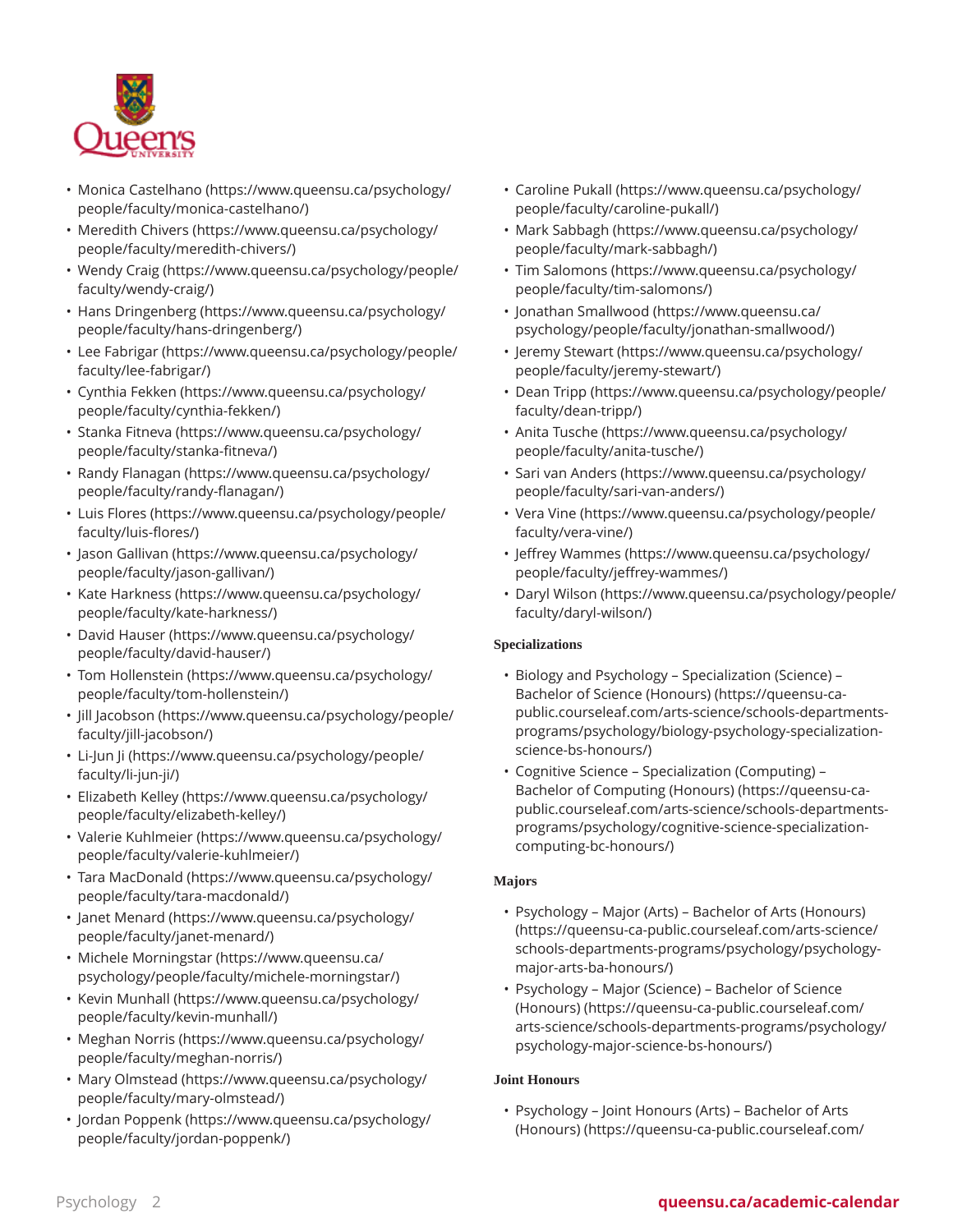

[arts-science/schools-departments-programs/psychology/](https://queensu-ca-public.courseleaf.com/arts-science/schools-departments-programs/psychology/psychology-medial-arts-ba-honours/) [psychology-medial-arts-ba-honours/](https://queensu-ca-public.courseleaf.com/arts-science/schools-departments-programs/psychology/psychology-medial-arts-ba-honours/))

#### **General/Minor**

- [Psychology](https://queensu-ca-public.courseleaf.com/arts-science/schools-departments-programs/psychology/psychology-general-arts-ba/) General (Arts) Bachelor of Arts [\(https://](https://queensu-ca-public.courseleaf.com/arts-science/schools-departments-programs/psychology/psychology-general-arts-ba/) [queensu-ca-public.courseleaf.com/arts-science/schools](https://queensu-ca-public.courseleaf.com/arts-science/schools-departments-programs/psychology/psychology-general-arts-ba/)[departments-programs/psychology/psychology-general](https://queensu-ca-public.courseleaf.com/arts-science/schools-departments-programs/psychology/psychology-general-arts-ba/)[arts-ba/\)](https://queensu-ca-public.courseleaf.com/arts-science/schools-departments-programs/psychology/psychology-general-arts-ba/)
- [Psychology Minor \(Arts\)](https://queensu-ca-public.courseleaf.com/arts-science/schools-departments-programs/psychology/psychology-minor-arts/) [\(https://queensu-ca](https://queensu-ca-public.courseleaf.com/arts-science/schools-departments-programs/psychology/psychology-minor-arts/)[public.courseleaf.com/arts-science/schools-departments](https://queensu-ca-public.courseleaf.com/arts-science/schools-departments-programs/psychology/psychology-minor-arts/)[programs/psychology/psychology-minor-arts/](https://queensu-ca-public.courseleaf.com/arts-science/schools-departments-programs/psychology/psychology-minor-arts/))

### **Courses**

#### **PSYC 100 Principles of Psychology Units: 6.00**

An introductory survey of basic areas of psychology including perception, cognition, learning and motivation and their biological substrata. Also reviewed are child development, individual differences, social psychology and clinical psychology. Research participation experience is provided for students on an individual voluntary basis. Students are encouraged to participate in up to five hours of research experimentation. The course is based on a blended model where on-line learning is supplemented with a weekly lecture and small-group learning lab.

NOTE Also offered online. Consult Arts and Science Online. Learning Hours may vary.

NOTE Also offered at the Bader International Studies Centre, Herstmonceux. Learning Hours may vary.

LEARNING HOURS 221 (24L;22Lb;100O;75P).

**Requirements:** Prerequisite None. Exclusion PSYC 101; PSYC 102; PSYC 103.

**Course Equivalencies:** PSYC100; PSYC100B **Offering Faculty:** Faculty of Arts and Science

#### **PSYC 101 Principles of Psychology l Units: 3.00**

An introductory survey of basic areas of psychology including perception, cognition, learning and motivation and their biological substrata. Also reviewed are child development, individual differences, social psychology, health and clinical psychology.

NOTE Not offered at Queen's; only available as a transfer credit.

EXCLUSION PSYC 100; PSYC 102; PSYC 103. **Offering Faculty:** Faculty of Arts and Science

#### **PSYC 102 Principles of Psychology ll Units: 3.00**

An introductory survey of basic areas of psychology including history, methods, perception, cognition, learning and motivation and their biological substrata.

NOTE Not offered at Queen's; only available as a transfer credit.

EXCLUSION PSYC 100; PSYC 101.

**Offering Faculty:** Faculty of Arts and Science

### **PSYC 103 Principles of Psychology lll Units: 3.00**

An introductory survey of basic areas of psychology including child development, individual differences, social psychology, health and clinical psychology.

NOTE Not offered at Queen's; only available as a transfer credit.

EXCLUSION PSYC 100; PSYC 101.

**Offering Faculty:** Faculty of Arts and Science

#### **PSYC 202 Statistics in Psychology Units: 3.00**

An introduction to descriptive and inferential statistics in psychology. Topics will include descriptive statistics, probability, correlation and regression, experimental design and one-way ANOVA.

**Requirements:** Prerequisite A minimum grade of a B- in PSYC 100 and registration in a (PSYC Major, Joint Honours, or Specialization Plan). Exclusion BIOL 243; CHEE 209; COMM 162; ECON 250; GPHY 247; KNPE 251; NURS 323; POLS 285; SOCY 211; STAM 200; STAT 252; STAT 263; STAT 367.

**Offering Faculty:** Faculty of Arts and Science

### **PSYC 203 Research Methods in Psychology Units: 3.00**

Lectures will focus on basic research methodologies. Labs will include the collection and statistical analysis of data, and the reporting of experimental findings. To introduce students to the breadth of psychological research, there will be a series of guest lectures in which professors present their own research.

**Requirements:** Prerequisite (Registration in a PSYC Major, Medial or Specialization Plan) and (PSYC 202 or BIOL 243 or CHEE 209 or COMM 162 or ECON 250 or GPHY 247 or KNPE 251 or NURS 323 or PHED 251 or POLS 385 or SOCY 211 or STAM 200 or STAT 263 or STAT 267 or STAT 367). Exclusion BMED 270; HSCI 270.

**Offering Faculty:** Faculty of Arts and Science

#### **PSYC 204 Applications and Careers in the Psychological Sciences Units: 3.00**

This course explores how the psychological sciences are applied in practice, and identifies education and training paths required for work in the psychological sciences. Students will gain significant exposure to career and education planning considerations within the psychological sciences.

LEARNING HOURS 111 (24L;12G;3O;72P). **Requirements:** Prerequisite PSYC 100. **Offering Faculty:** Faculty of Arts and Science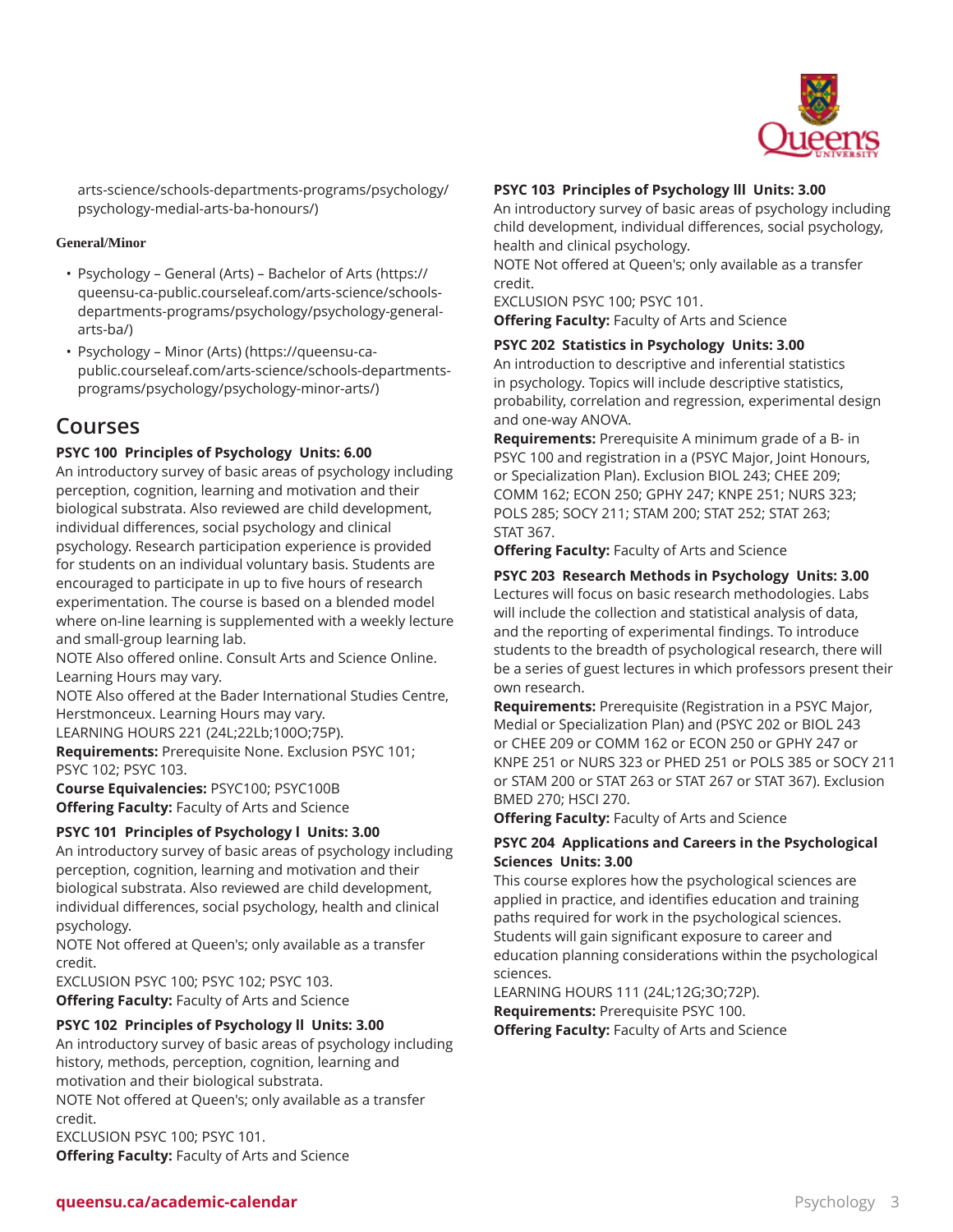

#### **PSYC 221 Cognitive Psychology Units: 3.00**

An introduction to the empirical study of mental processes. Topics include perception and attention, working memory, long-term memory, visual imagery, problem-solving, language, and decision-making.

NOTE Also offered online. Consult Art and Science Online. Learning Hours may vary.

NOTE Also offered at the Bader International Study Centre, Herstmonceux. Learning Hours may vary.

LEARNING HOURS 120 (36L;84P).

**Requirements:** Prerequisite PSYC 100. Exclusion A maximum of 6.0 units from COGS 200; COGS 201; PSYC 220; PSYC 221. **Offering Faculty:** Faculty of Arts and Science

#### **PSYC 236 Introduction to Clinical Psychology Units: 3.00**

The experimental approach to understanding the causes, symptoms, course, and treatment of mental illness is emphasized in the analysis of disorders of cognition (e.g., schizophrenia), and problem behaviours (e.g., addictions, sexual disorders).

NOTE Also offered online. Consult Arts and Science Online. Learning Hours may vary.

LEARNING HOURS 120 (36L;12O;72P).

**Requirements:** Prerequisite PSYC 100. Equivalency PSYC 236.

**Course Equivalencies:** PSYC235;PSYC236 **Offering Faculty:** Faculty of Arts and Science

#### **PSYC 241 Social Psychology Units: 3.00**

The study of the individual in the social context: Self and identity, social cognition, interpersonal behaviour (affiliation, attraction, sex, aggression, altruism); social attitudes, prejudice and discrimination; social influence and group processes (conformity, leadership and intergroup relations); applied social psychology.

NOTE Also offered online. Consult Arts and Science Online. **Requirements:** Prerequisite PSYC 100.

**Offering Faculty:** Faculty of Arts and Science

#### **PSYC 251 Developmental Psychology Units: 3.00**

Introduction to the scientific study of human development, as well as the fundamental theories, methods and applications in the field of developmental psychology. A major focus of this course is the social, cognitive, and neurobiological processes that underlie perceptual, cognitive, and emotional development from conception to adolescence.

NOTE Also offered online. Consult Arts and Science Online. Learning Hours may vary.

LEARNING HOURS 120 (12L;18T;36O;48P). **Requirements:** Prerequisite PSYC 100. **Offering Faculty:** Faculty of Arts and Science

#### **PSYC 271 Brain and Behaviour I Units: 3.00**

An introduction to behavioural neuroscience. The course primarily focuses on the basics of neuronal operation, functional neuroanatomy, neuropharmacology, and behavioral neuroscience methods. This will be followed by an examination of input (sensory) and output (motor) systems of the brain. Finally, topics relevant to lateralization of function and language will be covered.

NOTE Also offered online. Consult Arts and Science Online. Learning Hours may vary.

LEARNING HOURS 120 (36L;84P).

**Requirements:** Prerequisite PSYC 100. One-Way Exclusion May not be taken with or after NSCI 323; NSCI 324; PSYC 370.

**Offering Faculty:** Faculty of Arts and Science

#### **PSYC 299 Introduction to Directed Research in Psychology Units: 3.00**

Laboratory courses to be arranged in consultation with individual Faculty members of the Department. LEARNING HOURS 120 (72Lb;24G;24P).

**Requirements:** Prerequisite (PSYC 100 and registration in an Honours Plan in Psychology) or permission of the Undergraduate Chair of Psychology.

**Offering Faculty:** Faculty of Arts and Science

#### **PSYC 301 Advanced Statistical Inference Units: 3.00**

Statistical inference (continuation of PSYC 202/PSYC 203) and laboratory projects. The course covers critical thinking about research and statistics and three types of statistical analyses: tests of categorization, comparisons of means, and association.

NOTE Enrollment is limited. Restricted to students in a PSYC Major Plan.

LEARNING HOURS 120 (36L;36Lb;12G;12O;24P). **Requirements:** Prerequisite Registration in a PSYC Major Plan and a (minimum GPA of 1.90 in [PSYC 202 or STAT\_Options] and PSYC 203) and a (minimum GPA of 2.60 in PSYC at the 100 and 200-level). Exclusion A maximum of 6.0 units from PSYC 300; PSYC 301; PSYC 302.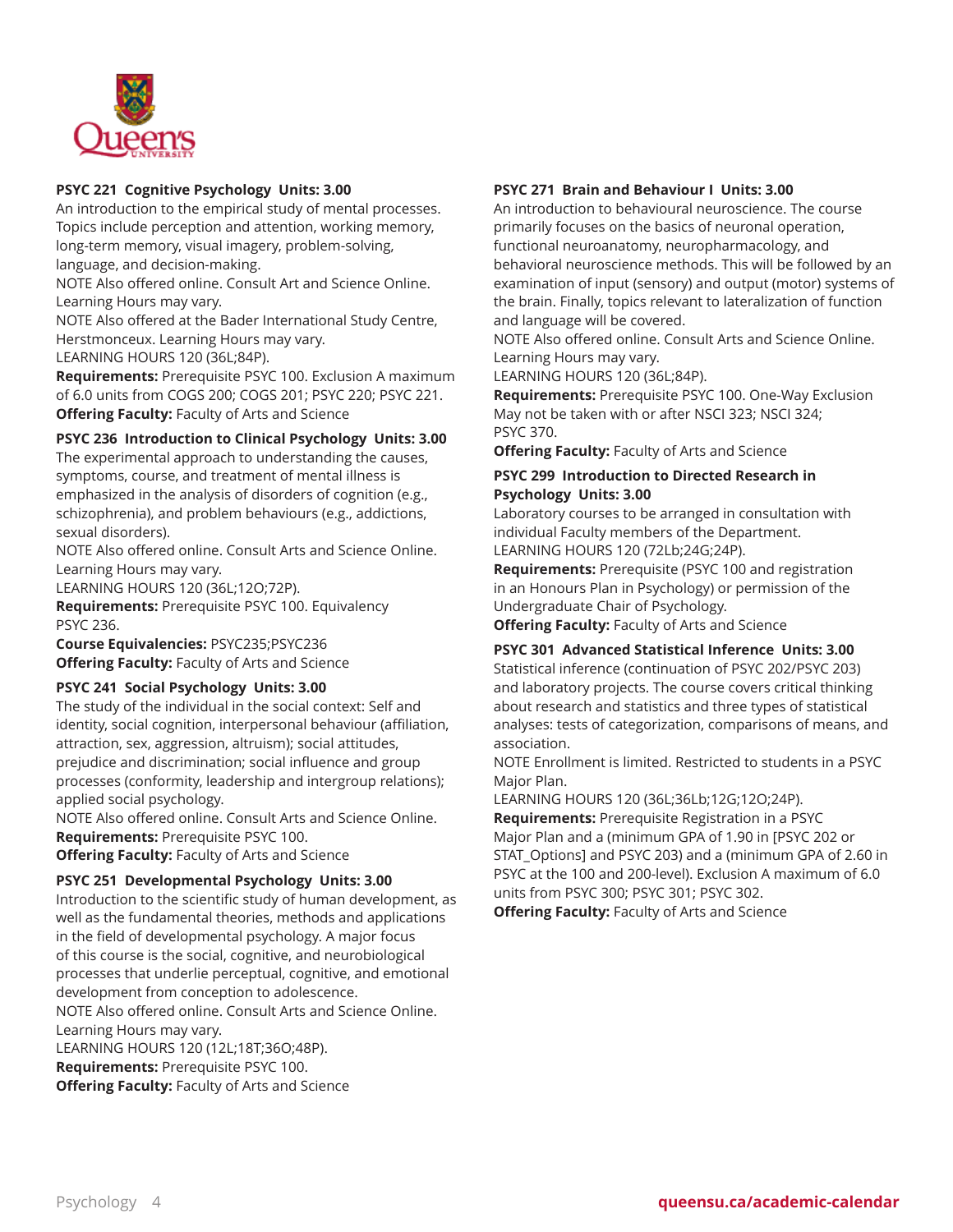

#### **PSYC 302 Advanced Research Methods Units: 3.00**

The application of previous statistical and methodological courses (continuation of PSYC 202/PSYC 203/PSYC 301) toward the design, execution, analysis, and communication of a research project. Lectures and laboratories cover data collection, data management, some advanced statistical analyses, and communication skills.

NOTE Enrollment is limited. Restricted to students in a PSYC Major Plan. Required for admission to PSYC 501.

LEARNING HOURS 120 (36L;36Lb;12G;12O;24P).

**Requirements:** Prerequisite A minimum grade of a C in PSYC 301 and registration in a PSYC Major Plan. Exclusion A maximum of 6.0 units from PSYC 300; PSYC 301; PSYC 302. **Offering Faculty:** Faculty of Arts and Science

#### **PSYC 305 Introduction to Comparative Cognition Units: 3.00**

An overview of the evolution and function of cognitive processes. Emphasis will be placed on understanding how natural selection shaped cognition across animal species. Topics such as memory, decision making, cooperation, and communication will be examined from a behavioural ecology and experimental psychology perspective.

LEARNING HOURS 120 (18L;18T;120O;72P).

**Requirements:** Prerequisite PSYC 100 and a minimum of 6.0 units at the 200-level or above in (PSYC and/or BIOL and/or COGS and/or LING and/or LISC). Equivalency PSYC 205. **Offering Faculty:** Faculty of Arts and Science

#### **PSYC 315 Introduction to the Analysis of Psychological Signals Units: 3.00**

The objective of this course is to (1) introduce the student to basic techniques for the quantitative analysis of timevarying signals and (2) teach the student how to apply these techniques using MATLAB. Emphasis will be placed on methods appropriate to the psychological research environment.

LEARNING HOURS 120 (18L;36Lb;66P).

**Requirements:** Prerequisite PSYC 203. Exclusion PSYC 495 (Winter 2012; Winter 2013; Winter 2014; Fall 2016). Note Expertise in MATLAB or signal processing is not required. **Offering Faculty:** Faculty of Arts and Science

#### **PSYC 320 Selected Topics in Cognitive Neuroscience Units: 3.00**

Upper year courses related to the discipline of cognitive neuroscience. Offered periodically. LEARNING HOURS may vary **Requirements:** Prerequisite PSYC 221. **Offering Faculty:** Faculty of Arts and Science

#### **PSYC 321 Psycholinguistics Units: 3.00**

An introduction to psycholinguistic research and theory. Weekly lectures and laboratories will introduce topics including language perception, language production, conversation and linguistic representation. Applied issues in language research will be emphasized (e.g., speech pathology, language aids, and machine recognition of speech).

LEARNING HOURS 120 (18L;18Lb;72P).

**Requirements:** Prerequisite (PSYC 221 and PSYC 203) or (Level 3 or above and registration in a LING Plan and PSYC 221 and a minimum grade of a B- in PSYC 100). **Offering Faculty:** Faculty of Arts and Science

#### **PSYC 323 Laboratory in Attention Units: 3.00**

The laboratory in attention course provides students with both demonstrations and hands-on experience with the methodological design and data analysis techniques used in conducting classic studies of attention. Experimental techniques include attentional cueing, visual search, change blindness, inattentional blindness, eye-tracking, multi-object tracking, and functional imaging.

**Requirements:** Prerequisite (PSYC 203 and [PSYC 221 or PSYC 220]) or COGS 200.

**Offering Faculty:** Faculty of Arts and Science

#### **PSYC 325 Cognitive Neuroscience Units: 3.00**

How does the brain perceive, think, and feel? This course in cognitive neuroscience provides a window into contemporary views of how different features of cognition are implemented by the human brain. The course will cover advances in our understanding of the brain mechanism of human cognition. LEARNING HOURS 120 (18L;18aO;84P).

**Requirements:** Prerequisite PSYC 221 or PSYC 271. Exclusion PSYC 320 (Topic Title: Cognitive Neuroscience - Winter 2021; Winter 2022).

**Offering Faculty:** Faculty of Arts and Science

#### **PSYC 330 Selected Topics in Clinical Psychology Units: 3.00**

Upper year courses related to the discipline of clinical psychology. Offered periodically.

LEARNING HOURS may vary

**Requirements:** Prerequisite PSYC 236 **Offering Faculty:** Faculty of Arts and Science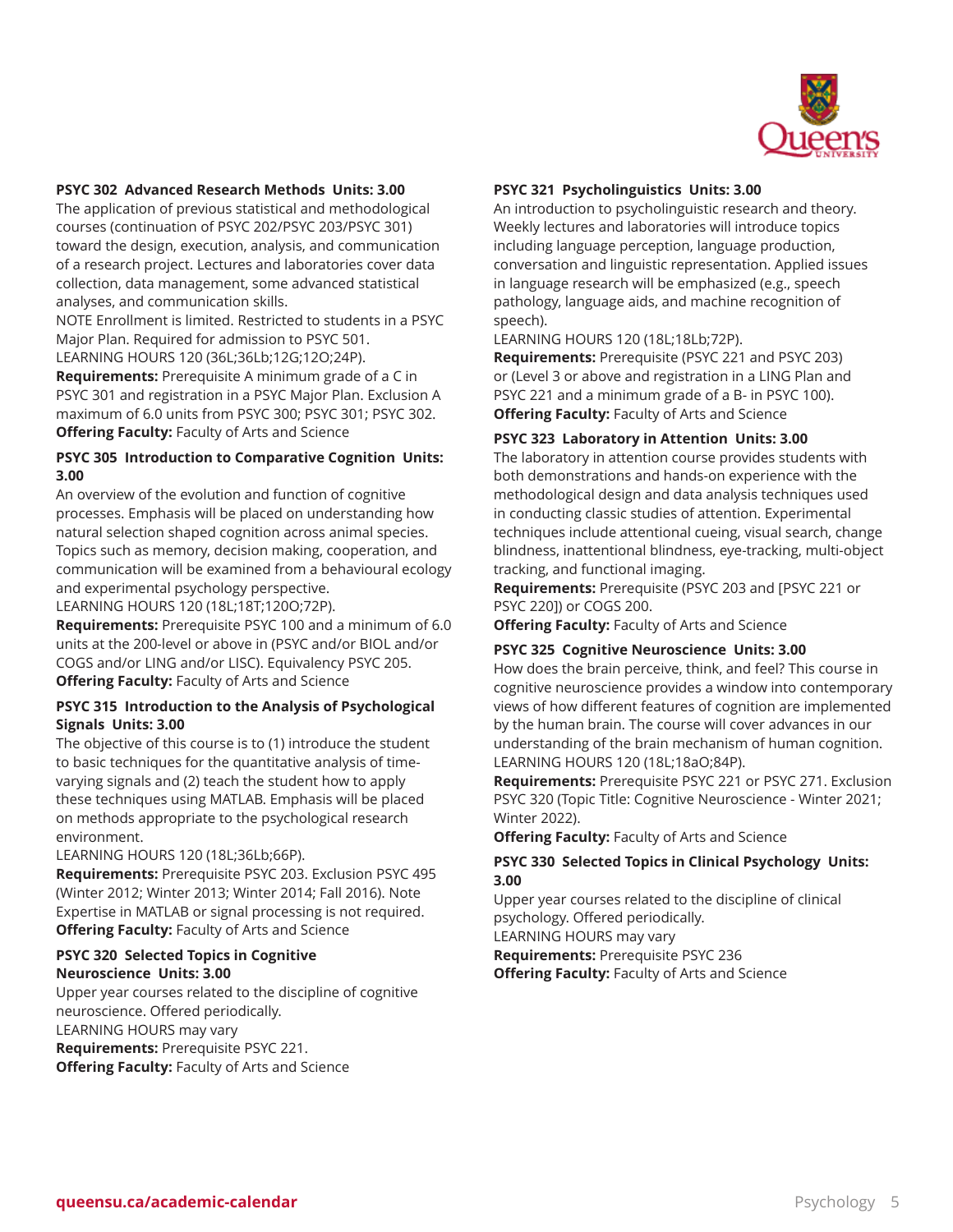

#### **PSYC 331 Introduction to Personality Units: 3.00**

This course will introduce the leading theories and core research findings in personality psychology. It will review perspectives on personality research including dispositional, biological, intrapsychic, cognitive, social/cultural and adjustment domains. The class will also cover personality assessment methods and common personality disorders. LEARNING HOURS 108 (36L;72P).

**Requirements:** Prerequisite PSYC 100 and 6.0 units in PSYC at the 200-level. Exclusion PSYC 231/3.0.

**Offering Faculty:** Faculty of Arts and Science

#### **PSYC 332 Health Psychology Units: 3.00**

Key issues in health and health care require approaches embodying psychological, biological, and sociological factors. For every CT scan, injection, or doctor visit, there is a person to be considered. This course explores a variety of healthrelated topics where psychology has a significant role (e.g., health promotion, stress, psychoneuroimmunology, medical contacts, pain, illness, sport). Canadian statistics used in discussions.

**Requirements:** Prerequisite (PSYC 235 or PSYC 236) and (PSYC 202 or 3.0 units from STAT\_Options). **Offering Faculty:** Faculty of Arts and Science

#### **PSYC 333 Human Sexuality Units: 3.00**

An overview of typical sexual behaviour and its variations. Topics include the history of sex research, the sexual response cycle, sexual dysfunction, gender identity, and sexual orientation. Particular attention will be paid to current issues in sex research and theory.

NOTE Also offered online. Consult Arts and Science Online. Learning Hours may vary.

NOTE Also offered at the Bader International Studies Centre, Herstmonceux. Learning Hours may vary.

LEARNING HOURS 120 (36L;84P).

**Requirements:** Prerequisite PSYC 235 or PSYC 236 or PSYC 251 or PSYC 271 or PSYC 370.

**Offering Faculty:** Faculty of Arts and Science

#### **PSYC 334 Laboratory in Psychological Testing Units: 3.00**

A lecture and laboratory course on psychometrics. Test development and evaluation will be the focus of student projects. The course will introduce software packages used for analyzing psychological test data. LEARNING HOURS 120 (24L;24Lb;12G;60P). **Requirements:** Prerequisite PSYC 301. **Course Equivalencies:** PSYC331, PSYC334 **Offering Faculty:** Faculty of Arts and Science

#### **PSYC 335 Positive Psychology Units: 3.00**

Positive Psychology is the scientific study of optimal human functioning. Lectures review the history and empirical support in areas such as interpersonal relationships, and applying positive thinking. Homework assignments will include experiential exercises designed to foster an increased understanding of the role of positive psychology in everyday life.

NOTE Also offered at the Bader International Studies Centre, Herstmonceux.

LEARNING HOURS may vary.

**Requirements:** Prerequisite PSYC 203 and (PSYC 235 or PSYC 236).

**Offering Faculty:** Faculty of Arts and Science

**PSYC 336 Advanced Adult Clinical Psychology Units: 3.00** The purpose of this course is to provide students with an advanced understanding of theories of the etiology, pathology, and treatment of mental illness in adults. Theory and research will be emphasized that cut across traditional diagnostic categories and focus on domains of social, cognitive-affective, and biological functioning. LEARNING HOURS 120(36L;18G;36I;36P).

**Requirements:** Prerequisite PSYC 235 or PSYC 236. Exclusion PSYC 399 (Topic Title: Psychopathology).

**Offering Faculty:** Faculty of Arts and Science

#### **PSYC 337 Advanced Child Clinical Psychology Units: 3.00**

The purpose of this course to provide students with an advanced understanding of child and adolescent psychopathology with an emphasis on developmental considerations. Students will learn about different theoretical perspectives on the etiology, pathology, and treatment of a variety of child and adolescent mental disorders. LEARNING HOURS 120 (18L;18aO;84P).

**Requirements:** Prerequisite PSYC 235 or PSYC 236. Exclusion PSYC 399 (Topic Title: Advanced Child Clinical Psychology). **Offering Faculty:** Faculty of Arts and Science

#### **PSYC 340 Selected Topics in Social Psychology Units: 3.00**

Upper year courses related to the discipline of Social Psychology. Offered periodically. LEARNING HOURS may vary.

**Requirements:** Prerequisite PSYC 241. **Offering Faculty:** Faculty of Arts and Science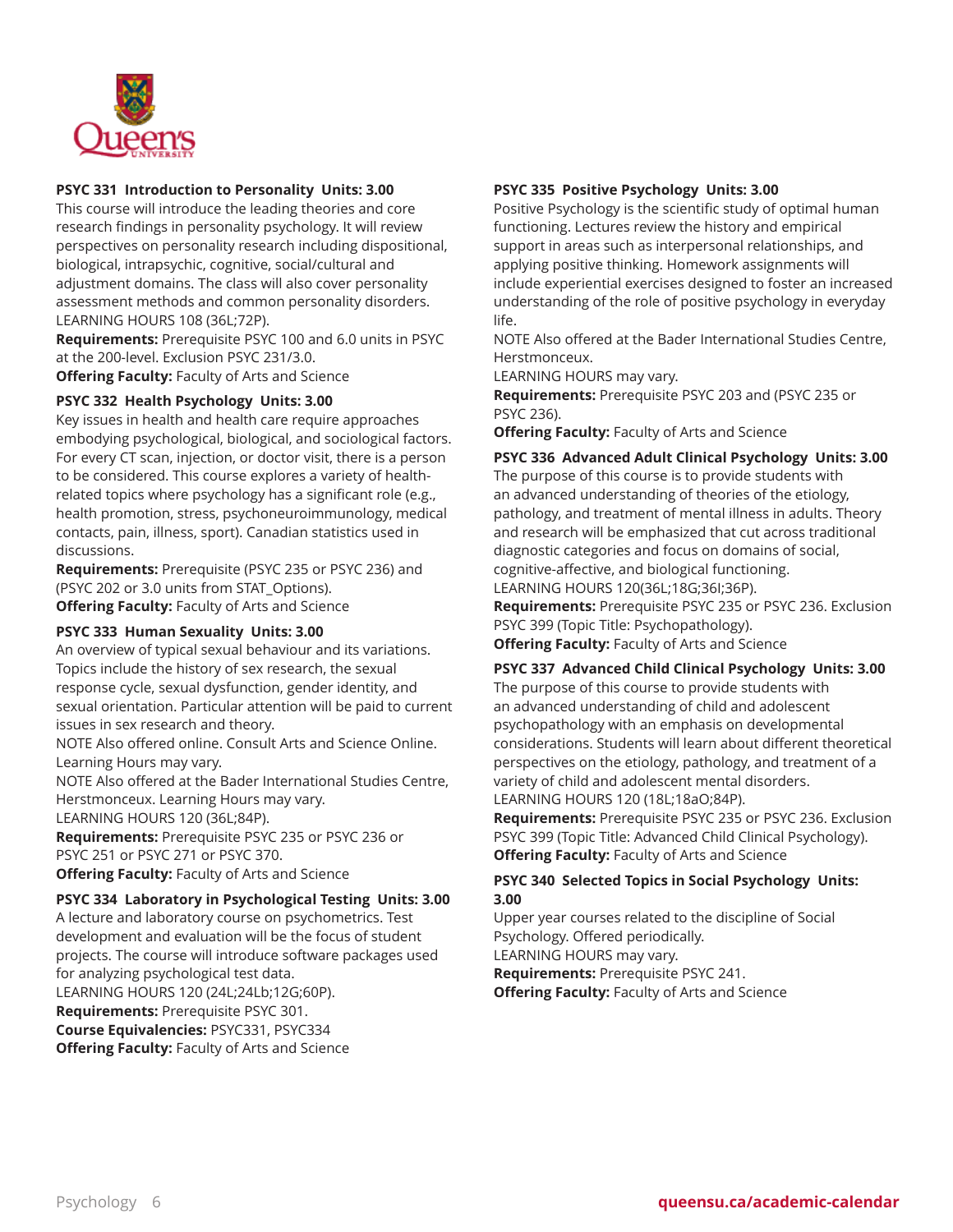

#### **PSYC 341 Laboratory in Social Psychology Units: 3.00**

This course aims to provide students with hands-on experience in social psychology research. Students will learn principles of research methods in social psychology, involving literature review, research designs, data collection/ management/analysis, and report.

LEARNING HOURS 120 (18L;18Lb;12Oc;72P) **Requirements:** Prerequisite PSYC 203 and PSYC 241. **Offering Faculty:** Faculty of Arts and Science

#### **PSYC 342 The Psychology of Social Influence Units: 3.00**

This course reviews theory and research on the processes by which people exert influence on one another's behaviours, beliefs, emotions, and attitudes. Topics of study include conformity, compliance, obedience, and persuasion. The course will focus on both the theoretical and applied implications of social influence research.

NOTE Also offered at the Bader International Study Centre, Herstmonceux. Learning Hours may vary.

NOTE Top Hat (Student Engagement Platform/Software): estimated cost \$30.

LEARNING HOURS 120 (36L;84P).

**Requirements:** Prerequisite PSYC 100. **Offering Faculty:** Faculty of Arts and Science

#### **PSYC 343 Judgement and Decision Making Units: 3.00**

This course is focused upon research in judgment and decision-making such as biases due to anchoring, relativity, intuition, and social norms. Assignments will apply topics to students' everyday lives, help students be aware of common reasoning errors, and improve students' ability to predict and influence the behavior of others.

LEARNING HOURS 120 (36L;84P).

**Requirements:** Prerequisite PSYC 241. Exclusion PSYC 399 (Topic Title: Judgement and Decision Making). **Offering Faculty:** Faculty of Arts and Science

#### **PSYC 350 Selected Topics in Developmental Psychology Units: 3.00**

Lecture courses on selected topics in the area of developmental psychology offered periodically. LEARNING HOURS 120 (36L;84P).

**Requirements:** Prerequisite PSYC 203 and PSYC 251. Exclusion PSYC 353.

**Offering Faculty:** Faculty of Arts and Science

#### **PSYC 351 Social and Emotional Development Units: 3.00**

An overview of the development of emotions and their regulation. Topics range from basic emotions in infancy and interactions with caregivers that lay the foundations of socialized behaviour to the emotional upheaval and radical social changes of adolescence. Individual differences in social and emotional behaviour will be considered in light of both typical and atypical development.

LEARNING HOURS 120 (36L;84P). **Requirements:** Prerequisite PSYC 251. **Offering Faculty:** Faculty of Arts and Science

#### **PSYC 352 Cognitive and Language Development Units: 3.00**

An overview of the development of cognitive and language processes in children. Topics include a discussion of the biological and social foundations of cognitive and language development, perceptual development, early communication, development of concepts and scripts, and improvements in reasoning and problem-solving ability over the course of development.

**Requirements:** Prerequisite (PSYC 203 and PSYC 251) or (Level 3 or above and registration in a [COGS or LING Plan] and minimum grade of a B- in PSYC 100).

**Offering Faculty:** Faculty of Arts and Science

#### **PSYC 353 Atypical Development Units: 3.00**

This course will begin by defining atypical development and discuss how gaining better understanding of atypical development allows us to understand typical development, and vice versa. We will cover six disorders in greater detail: Language Disorders, Dyslexia, Down Syndrome, Williams Syndrome, Attention-Deficit/Hyperactivity Disorder and Autism.

LEARNING HOURS 127 (36L;91P).

**Requirements:** Prerequisite PSYC 251/3.0 and one of (HSCI 270 [formerly BMED 270/3.0], HLTH 252, PSYC 203, SOCY 210). Exclusion PSYC 350 (Topic Title: Atypical Development - Winter 2016; Fall 2016). Equivalency PSYC 457/3.0.

**Offering Faculty:** Faculty of Arts and Science

#### **PSYC 355 Comparative Cognition: Cognitive Origins Laboratory Units: 3.00**

Advanced study in comparative cognition with a focus on the evolution and function of cognitive processes across animal species. Through lectures, laboratory activities, and readings, theory and research methodology in the areas of number, timing, casual reasoning, social learning, tool use, social cognition, and communication will be discussed. LEARNING HOURS 120 (18L;18Lb;12O;72P).

**Requirements:** Prerequisite PSYC 203 and (PSYC 205 or PSYC 305).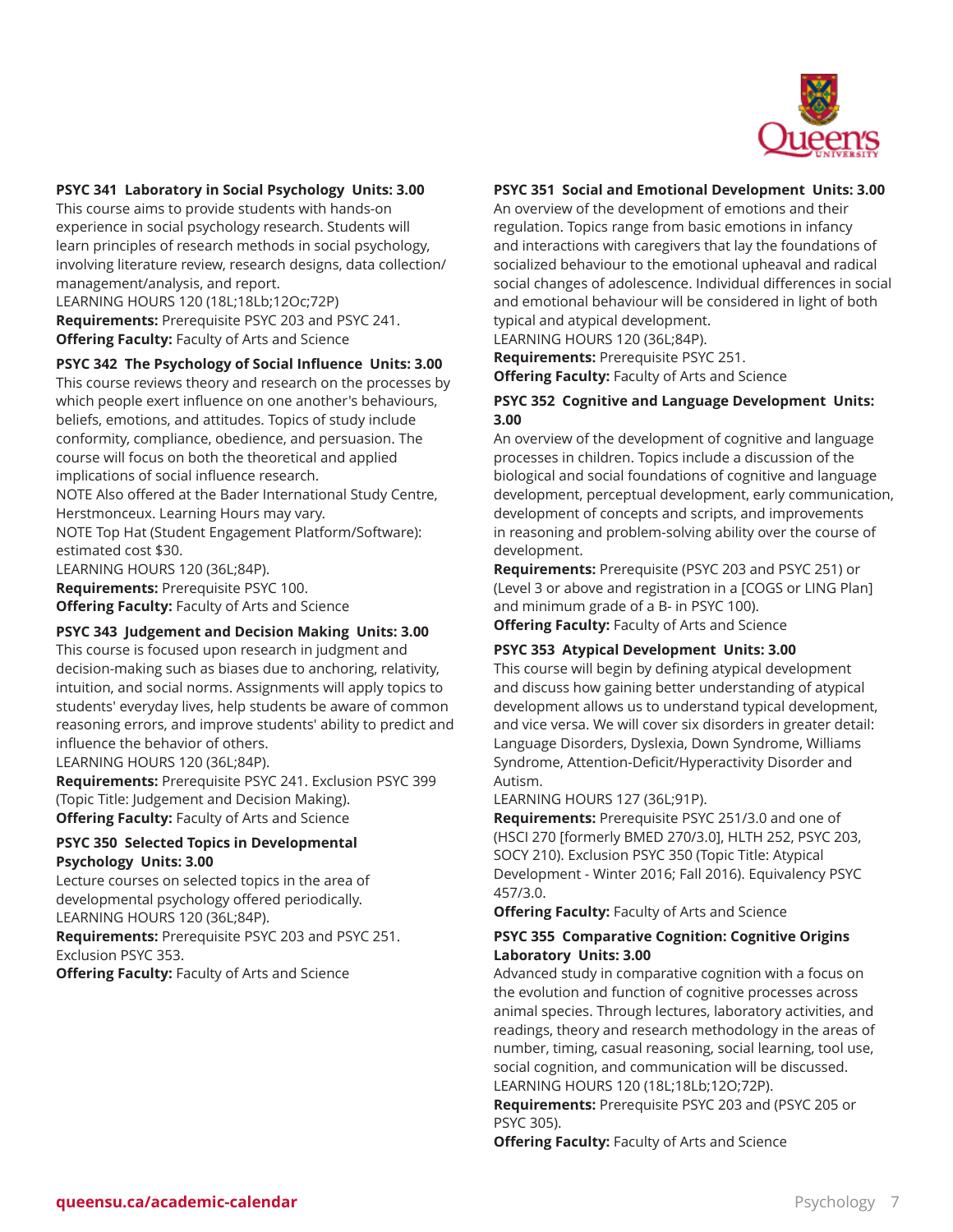

#### **PSYC 360 The Neurobiology and Psychology of Sleep Units: 3.00**

The course will introduce students to: the physiology and neurobiology of sleep; methodology of sleep research; evolution and comparative aspects of sleep; discussion of potential functions of sleep; overview of sleep disorders. NOTE Students will spend two full nights in the Sleep Laboratory.

LEARNING HOURS 126 (18L;36Lb;12O:60P). **Requirements:** Prerequisite PSYC 203 and PSYC 271. **Offering Faculty:** Faculty of Arts and Science

#### **PSYC 365 Selected Topics in Behavioural Neuroscience Units: 3.00**

Upper year courses related to the discipline of behavioral neuroscience. Offered periodically. LEARNING HOURS may vary. **Requirements:** Prerequisite PSYC 271. **Offering Faculty:** Faculty of Arts and Science

#### **PSYC 366 Gender/Sex, Hormones, and Behaviour Units: 3.00**

This course explores hormones as biochemical substances and cultural narratives. It is interdisciplinary, including neuroscience/psychology, as well as feminist/queer/trans studies. Topics may include: sex development, gender diversity, sport, health, sexuality. It is an interactive class, and evaluations include essays, assignments, and quizzes. LEARNING HOURS 120 (36L;84P).

**Requirements:** Prerequisite Level 3 or above and PSYC 100. Exclusion PSYC 365 (Topic Title: Gender/Sex, Hormones/ Behaviour); PSYC 398 (Topic Title: Gender/Sex, Hormones, and Behaviour).

**Offering Faculty:** Faculty of Arts and Science

#### **PSYC 370 Brain and Behaviour II Units: 3.00**

The relationship between brain and behaviour. The first part of the course examines topics relevant to brain plasticity, including neurodevelopment, brain damage and learning and memory; followed by a section on the biopsychology of motivation that covers the neural mechanisms of eating, sexual behaviour and sleep. The final section deals with disorders of cognition and emotion, including drug addiction, stress and psychiatric disorders.

NOTE Also offered online. Consult Arts and Science Online. Learning Hours may vary.

LEARNING HOURS 120 (36L;84P).

**Requirements:** Prerequisite PSYC 271 or (Level 3 or above and registration in a [BIOL or LISC Plan]). Recommended PSYC 100.

**Course Equivalencies:** PSYC272, PSYC370 **Offering Faculty:** Faculty of Arts and Science

#### **PSYC 375 Comparative Cognition: Animal Learning Laboratory Units: 3.00**

This course covers recent research in comparative cognition at an advanced level. Emphasis will be placed on critically evaluating scientific controversies in specific topics, such as episodic memory in animals, mechanisms of spatial navigation, and value-based decision-making. Laboratory sessions will explore the principles discussed in lectures. LEARNING HOURS 126 (18L;18Lb;12O;78P).

**Requirements:** Prerequisite PSYC 203 and (PSYC 205 or PSYC 305).

**Offering Faculty:** Faculty of Arts and Science

#### **PSYC 376 Functional Neuroimaging the Human Brain and Mind Units: 3.00**

Brain imaging, and functional magnetic resonance imaging (fMRI) in particular, has become a revolutionary tool in the study of human brain function and organization. This course will cover brain imaging technology, current tools and techniques for analysis, and highlight the key role that fMRI has played in the field of cognitive neuroscience. LEARNING HOURS 112/5(33L;15G;16/5O;15Oc;33P) **Requirements:** PREREQUISITE Students must be in goodstanding in the 3rd or 4th year of a Psychology or Life Sciences plan. EXCLUSION PSYC 398 Topic: Functional Neuroimaging

**Offering Faculty:** Faculty of Arts and Science

#### **PSYC 377 Decision-Making and the Brain: Principles of Neuroeconomics Units: 3.00**

The course introduces basic principles governing the emerging field of neuroeconomics, drawing on insights from economics, psychology, and neuroscience to understand human decision-making. The course covers fundamental principles like risk and ambiguity, the basic architecture of the decision process in the brain and insights from psychology. LEARNING HOURS 120 (36L;84P).

**Requirements:** Prerequisite Level 3 or above and PSYC 100. Exclusion PSYC 398 (Topic Title: Behavioural Neuroeconomics); ECON 443 (Topic Title: Principles Neuroeconomics).

**Offering Faculty:** Faculty of Arts and Science

#### **PSYC 380 Advanced Perception Units: 3.00**

This advanced course in visual and auditory perception will integrate findings from neuroanatomy and physiology with psychophysics, perception, and behaviour. Information processing will be traced from sensory structures through to motor output and communicative behaviour. The course will introduce you to psychophysical and neurophysiological methodology and will contain many demonstrations and hands-on experiments.

**Requirements:** Prerequisite PSYC 203 and PSYC 215. **Offering Faculty:** Faculty of Arts and Science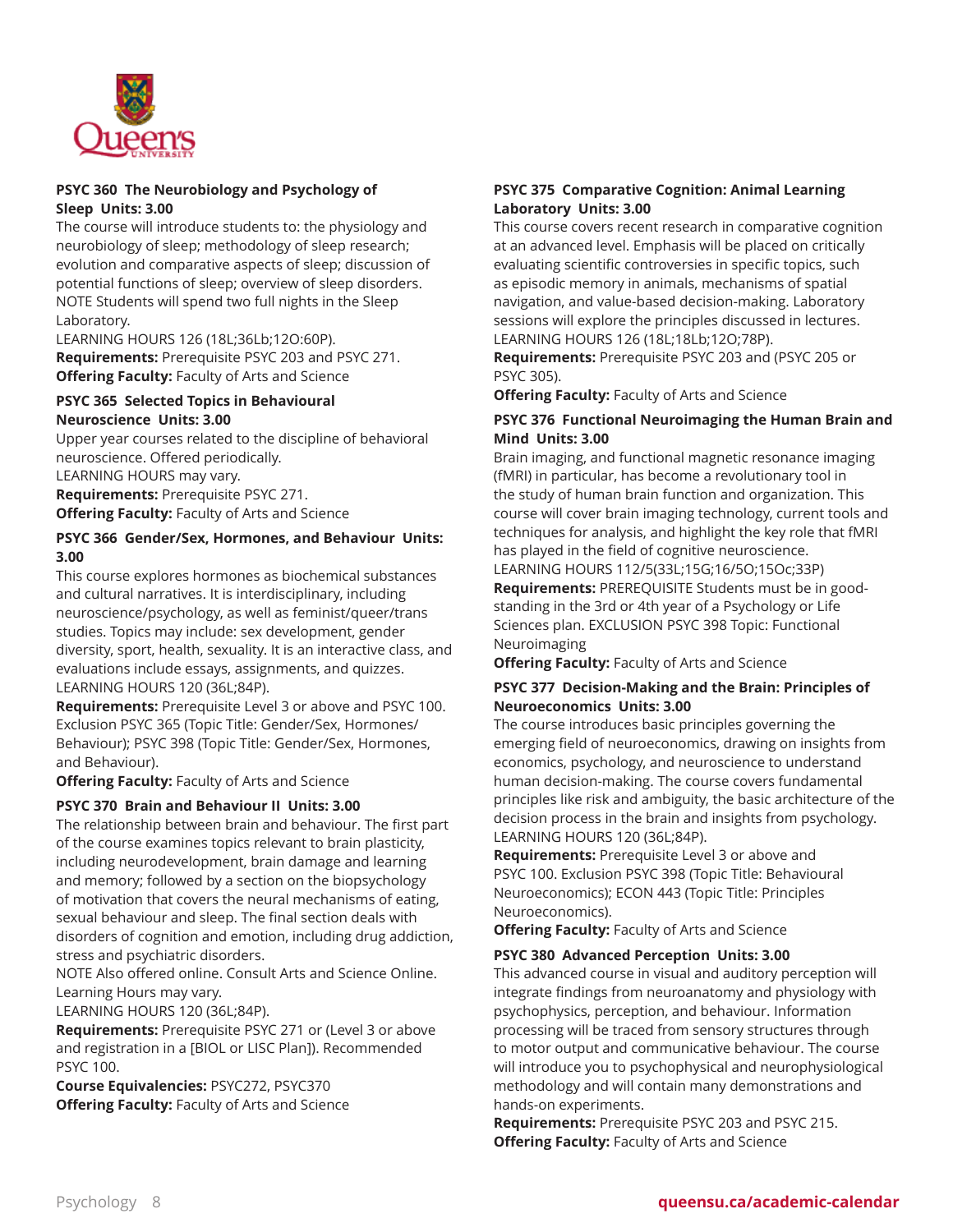

#### **PSYC 397 History of Modern Psychology Units: 3.00**

A survey of the history of modern psychology, from the early 19th century to the close of the 20th. The more important empirical findings of psychology and related disciplines will be examined together with their theoretical explanations. The course will lead to an examination of the causes of differential scientific progress in the various subfields of psychology.

NOTE Also offered online. Consult Arts and Science Online. NOTE Also offered at the Bader International Study Centre, Herstmonceux.

**Requirements:** Prerequisite PSYC 100. **Offering Faculty:** Faculty of Arts and Science

**PSYC 398 Selected Topics in Psychology I Units: 3.00** Lecture courses on selected topics in psychology offered periodically.

NOTE Prerequisites vary depending on specific course content; consult instructor or Undergraduate Office in the Psychology Department.

**Requirements:** lvl 3 and PSYC100

**Offering Faculty:** Faculty of Arts and Science

#### **PSYC 399 Selected Topics in Psychology II Units: 3.00**

Lecture courses on selected topics in psychology offered periodically.

NOTE Prerequisites vary depending on specific course content; consult instructor or Undergraduate Office in the Psychology Department.

**Requirements:** Prerequisite PSYC 100 and at least 6 units in PSYC at the 200 level or above.

**Offering Faculty:** Faculty of Arts and Science

#### **PSYC 400 Teaching and Learning in Psychology Units: 6.00**

An introduction to the scholarship and practice of teaching including what it means to be a scholarly teacher, how pedagogy research informs educational practice, and how people learn complex information. In addition to readings, critiques and facilitated discussions, a practicum component will include facilitating weekly tutorials.

NOTE Students must complete an application and be invited for an interview in the spring to be eligible for this fall term course. During the fall term, students will be responsible for facilitating 2-3 PSYC 100 tutorials per week as part of their teaching practicum.

LEARNING HOURS 221 (24S;24G;78Pc;20O;75P)

**Requirements:** Prerequisite Level 3 or above and registration in a (PSYC Major, Medial or Specialization Plan) and a minimum GPA of 3.30 in PSYC.

**Offering Faculty:** Faculty of Arts and Science

#### **PSYC 420 Advanced Topics in Cognitive Psychology Units: 3.00**

An examination of selected topics in cognitive psychology which may include: computational modelling; problemsolving; face recognition; gestalt influences on cognitive science; motor control processes; cognitive neuropsychology. Exact topics to vary by year.

**Requirements:** Prerequisite PSYC 220 or PSYC 221 or COGS 200.

**Offering Faculty:** Faculty of Arts and Science

#### **PSYC 421 Memory and the Brain Units: 3.00**

In this course you will gain an in-depth understanding of the literature studying memory from multiple methods and theoretical perspectives. You will learn about research exploring the mechanisms that allow us to learn, store, retrieve and update memories. Along the way, you will gain hands-on skills in experimental design.

#### LEARNING HOURS 120 (36S;36O;48P).

**Requirements:** Prerequisite PSYC 221 or PSYC 271 or COGS 200. Exclusion PSYC 420 (Topic Title: Research in Memory - Winter 2021; Fall 2021).

**Offering Faculty:** Faculty of Arts and Science

#### **PSYC 422 Advanced Topics in Attention Units: 3.00**

Addresses topics in attentional control including limits in attentional control, cortical mechanisms of attention, spatial and temporal attention, interaction of attention and memory, and influence of videogame playing on attentional control. **Requirements:** Prerequisite PSYC 220 or PSYC 221 or COGS 200.

**Offering Faculty:** Faculty of Arts and Science

**PSYC 423 Visual Cognition in the Real World Units: 3.00** Visual cognition has been studied extensively in the lab, but it's not always clear how theoretical questions apply to the real world. In this course, we will examine both theoretical questions on perception, attention and memory as well as see how these apply to real world situations - examining xrays, distracted driving and gaming.

**Requirements:** Prerequisite PSYC 220 or PSYC 221 or COGS 200.

**Offering Faculty:** Faculty of Arts and Science

#### **PSYC 428 Psychotic Disorders Units: 3.00**

This seminar will provide students with an in-depth understanding of research in psychotic disorders such as schizophrenia and severe mood disorders. Topics will include neurocognitive dysfunction and its relationship to disability, pharmacological and psychological treatment, and assessment of symptoms across the lifespan.

LEARNING HOURS 120 (36S;84P)

**Requirements:** Prerequisite PSYC 235 or PSYC 236 **Offering Faculty:** Faculty of Arts and Science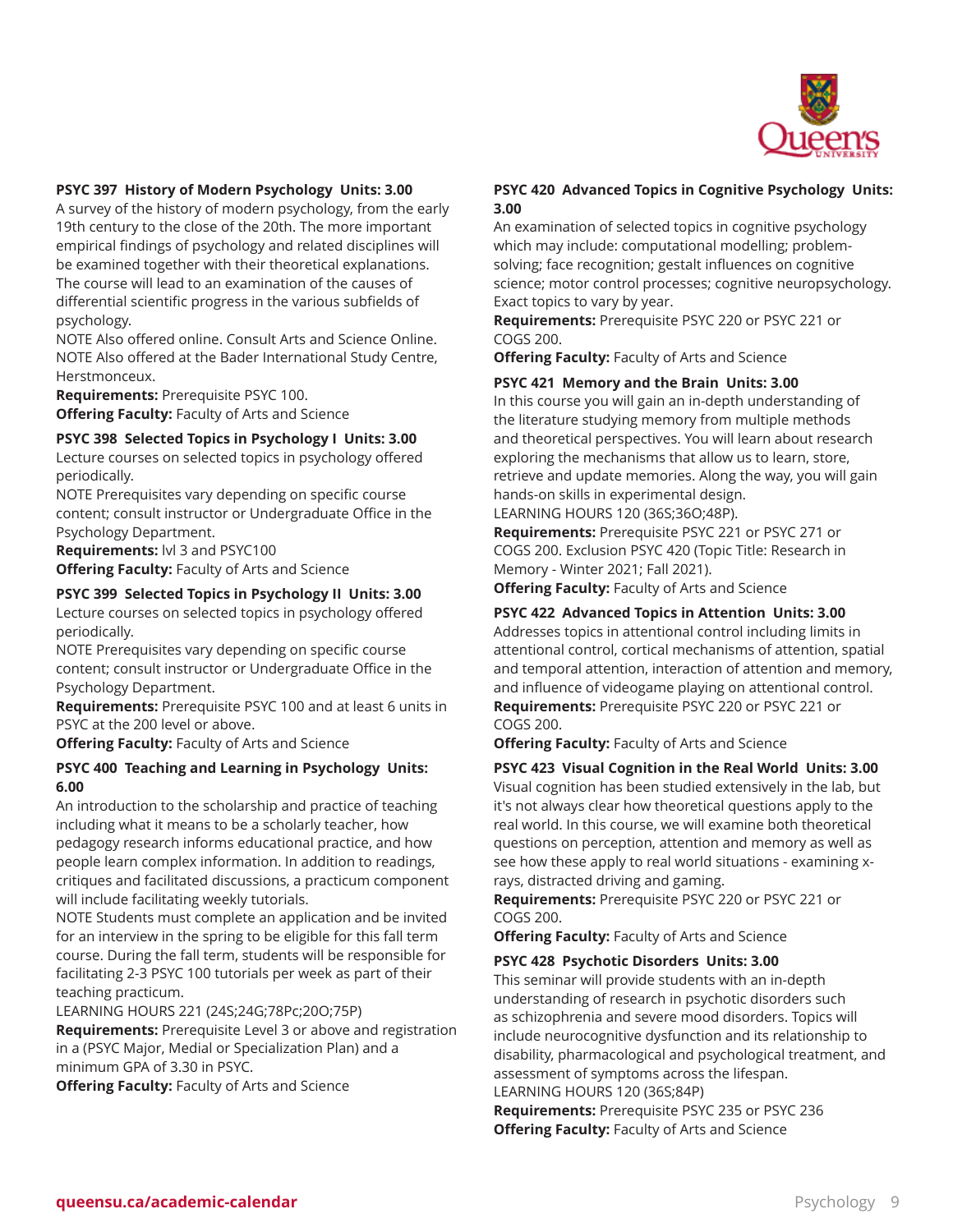

#### **PSYC 429 Pain: Body and Mind Units: 3.00**

Pain is easy to recognize, but enormously challenging to define, describe and treat. This interactive and interdisciplinary course approaches the challenge of pain from the perspectives of philosophy, neuroscience and clinical psychology. We will examine what pain is, how we measure and treat it, and how it is instantiated in the body and brain.

LEARNING HOURS 123 (12L;18S;9G;84P) **Requirements:** Prerequisite PSYC 203 and PSYC 271. **Offering Faculty:** Faculty of Arts and Science

#### **PSYC 430 The Self Units: 3.00**

This course reviews theory and research on the self, primarily from a social psychological perspective. Topics include: the nature of the self, search for self-knowledge, selfdevelopment, self-cognition, self-regulation of behaviour, self-presentation, self-esteem, and the role of the self in psychological health.

**Requirements:** Prerequisite PSYC 203 and PSYC 241. **Offering Faculty:** Faculty of Arts and Science

#### **PSYC 433 Human Sexual Function and Dysfunction Units: 3.00**

This course will provide students with an overview of common sexual dysfunctions, including prevalence, clinical presentation, and comorbid diagnoses. Particular attention will be paid to assessment and treatment (both therapy and medical management) in sexual dysfunction; in addition, past and current research strategies will be presented and critiqued, with an emphasis on classification difficulties. **Requirements:** Prerequisite PSYC 203 and (PSYC 235 or PSYC 236 or PSYC 333).

**Offering Faculty:** Faculty of Arts and Science

#### **PSYC 435 Advanced Topics in Clinical Psychology Units: 3.00**

Recent developments in the experimental investigation and conceptualization of aspects of mental health such as anxiety, depression, thought and memory disorders, etc.

NOTE Prerequisites vary depending on specific course content; consult instructor or Undergraduate Office in the Psychology Department.

**Requirements:** Prerequisite PSYC 203 and (PSYC 235 or PSYC 236)

**Offering Faculty:** Faculty of Arts and Science

#### **PSYC 436 Sexuality and Gender Units: 3.00**

This course provides an overview of the main theoretical perspectives on gender differences and similarities in sexuality, and examines how differences and similarities manifest in multiple domains, including sexual attitudes and behaviours, sexual motivation, mating strategies, sexual orientation, sexual psychophysiology, atypical sexuality, and sexual functioning.

**Requirements:** Prerequisite PSYC 203 and (PSYC 235 or PSYC 236 or PSYC 333 or BIOL 369).

**Offering Faculty:** Faculty of Arts and Science

#### **PSYC 437 Mood Disorders Units: 3.00**

An intensive study of the state of research and controversies in the area of mood disorders. Specific topics covered will include bio-genetic, cognitive, interpersonal, and stress theories of etiology, as well as state-of-the-art advances in treatment.

LEARNING HOURS 120 (18L;18S;84P).

**Requirements:** Prerequisite PSYC 203 and (PSYC 235 or PSYC 236).

**Offering Faculty:** Faculty of Arts and Science

#### **PSYC 438 Self-Injury and Suicide Units: 3.00**

Why do people intentionally hurt themselves? In this course, students will develop an advanced scientific understanding of suicide and non-suicidal self-injury. We will focus on: (a) definition, phenomenology, assessment, and epidemiology; (b) modern theories; (c) transdiagnostic risk factors; and (d) intervention, prevention, and postvention.

LEARNING HOURS 120 (18S;30aO;72P).

**Requirements:** Prerequisite PSYC 203 and PSYC 236. Exclusion PSYC 480 (Topic Title: Self-Injury and Suicide). **Offering Faculty:** Faculty of Arts and Science

#### **PSYC 439 Interpersonal Processes in Depression Units: 3.00**

In this course, students will learn about interpersonal theories of depression, empirical findings related to interpersonal factors of depression, and interpersonal approaches to the treatment of depression. LEARNING HOURS 120 (36S;84P).

**Requirements:** Prerequisite PSYC 203 and (PSYC 235 or PSYC 236). Exclusion PSYC 480 (Topic Title: Interpersonal Factors in Depression); PSYC 435 (Topic Title: Interpersonal Factors in Depression).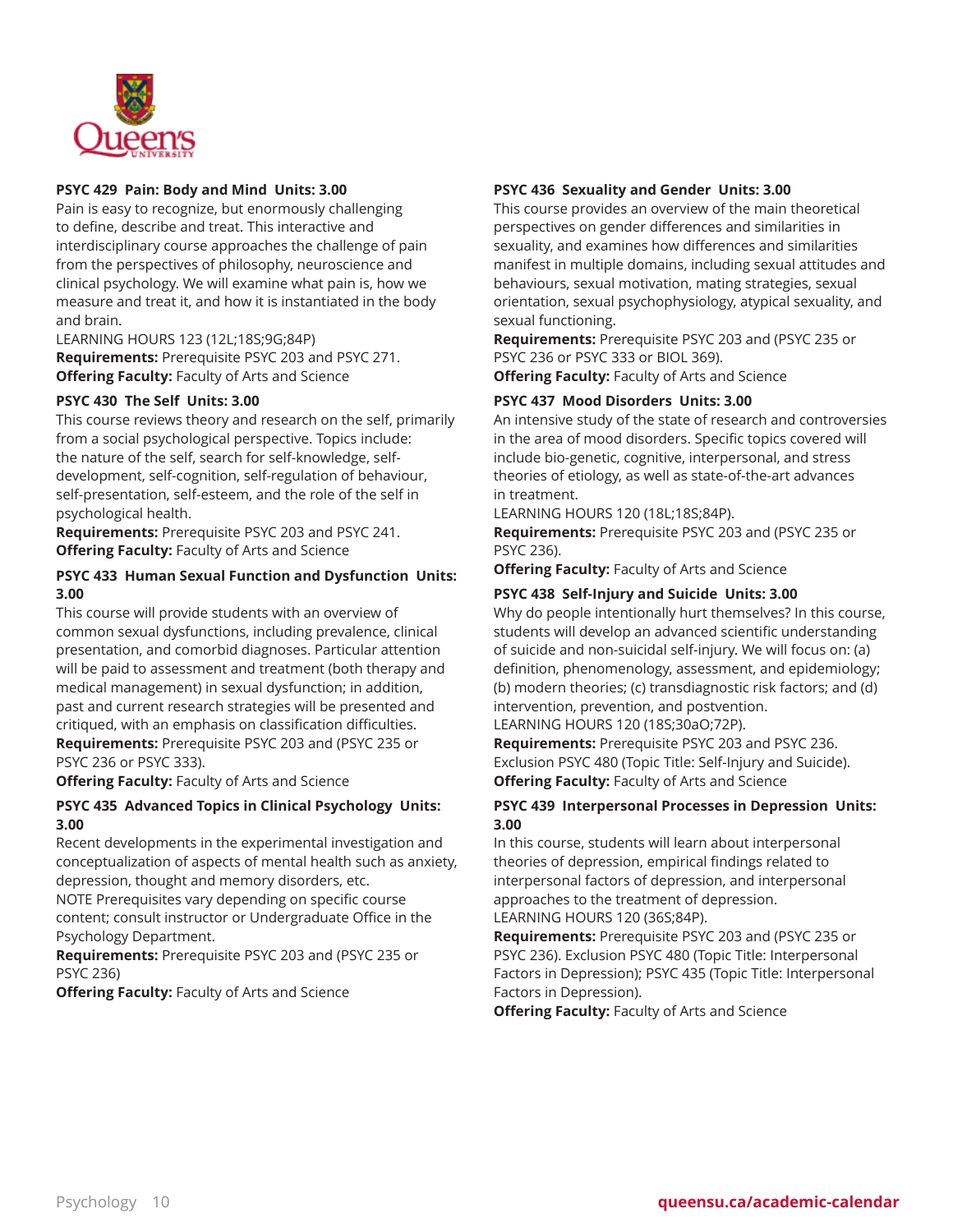

#### **PSYC 440 Advanced Topics in Social Psychology Units: 3.00**

A discussion of some areas and issues in social psychology emphasizing techniques and methods of social psychological research. Substantive topics may include attitudes and attitude change, psychology of women, conformity and deviance, etc.

**Requirements:** Prerequisite Varies year to year depending on specific course content; consult the instructor or the Department of Psychology for more information. **Offering Faculty:** Faculty of Arts and Science

#### **PSYC 441 Attitudes and Persuasion Units: 3.00**

This course provides an overview of classic and contemporary theories of attitudes and persuasion. Topics include the structure of attitudes, the role of attitudes in information processing, the impact of attitudes on behaviour, and the psychological processes underlying attitude change. A particular emphasis is placed on reviewing and evaluating theories of persuasion.

LEARNING HOURS 120 (24L;12S;84P) **Requirements:** Prerequisite PSYC 203 and PSYC 241. **Offering Faculty:** Faculty of Arts and Science

#### **PSYC 442 Culture and Cognition Units: 3.00**

This course will examine a wide range of social cognitive topics (e.g., reasoning, decision making, attribution, language, self-concept, cognitive styles, emotion, relationship and subjective well-being) from a cultural perspective by drawing on a wide range of cross-cultural studies. LEARNING HOURS 114 (12L;24S;78P)

**Requirements:** Prerequisite PSYC 203 and PSYC 241. **Offering Faculty:** Faculty of Arts and Science

#### **PSYC 443 Intimate Relationships Units: 3.00**

Classic and contemporary research pertaining to adult romantic relationships. Topics include attachment styles, relationship development, communication, and conflict in relationships.

LEARNING HOURS 126 (18L;18S;90P) **Requirements:** Prerequisite PSYC 203 and PSYC 241. **Course Equivalencies:** PSYC341, PSYC443 **Offering Faculty:** Faculty of Arts and Science

#### **PSYC 450 Advanced Topics in Developmental Psychology Units: 3.00**

Topics vary from year to year and may include prenatal factors in development, infancy, aging, adolescence, cultural deprivation and intervention programs in early childhood, and developmental psychopathology.

NOTE Prerequisites vary depending on specific course content; consult instructor or Undergraduate Office in the Psychology Department.

LEARNING HOURS 128 (18L;18S;25G;15O;52P) **Requirements:** Pre PSYC 203 and PSYC 251 **Offering Faculty:** Faculty of Arts and Science

#### **PSYC 451 Brain Development Units: 3.00**

This course is designed to be a relatively broad discussion of brain development, with a particular focus on issues such as development course, measurement, brain functioning, plasticity, and atypicality.

LEARNING HOURS 120 (36S;84Oc) **Requirements:** Prerequisite PSYC 251 and PSYC 271 **Offering Faculty:** Faculty of Arts and Science

#### **PSYC 452 Developmental Psycholinguistic Units: 3.00**

This seminar focuses on the human ability to produce and comprehend language and its development. Using original empirical articles the participants in the seminar will examine topics like syntactic and lexical disambiguation, structural priming, the development of reading, and cultural variability in language ability.

**Requirements:** Prerequisite (PSYC 203 and 12.0 units in PSYC at the 200-level or above) or (level 3 and [registration in a LING or COGS Plan] and a minimum grade of a B- in PSYC 100).

**Offering Faculty:** Faculty of Arts and Science

#### **PSYC 453 Infancy Units: 3.00**

This seminar examines social and cognitive development during the first two years of life. Topics include the early differentiation between animate and inanimate entities, goal attribution, imitation, and prosocial behaviour. **Requirements:** Prerequisite PSYC 203 and PSYC 251. **Offering Faculty:** Faculty of Arts and Science

#### **PSYC 454 Child in Society Units: 3.00**

The seminar focuses on the development of children's ability to navigate the social world. How do children understand social structures and processes? What determines their place in these structures? Topics will vary, e.g., the cognitive representation of social structures, modeling of social dynamics, cultural learning, essentialism, cooperation. LEARNING HOURS 120 (36S;12G;12O;60P). **Requirements:** Prerequisite PSYC 203 and PSYC 251. Exclusion PSYC 480 (Topic Title: Child in Society). **Offering Faculty:** Faculty of Arts and Science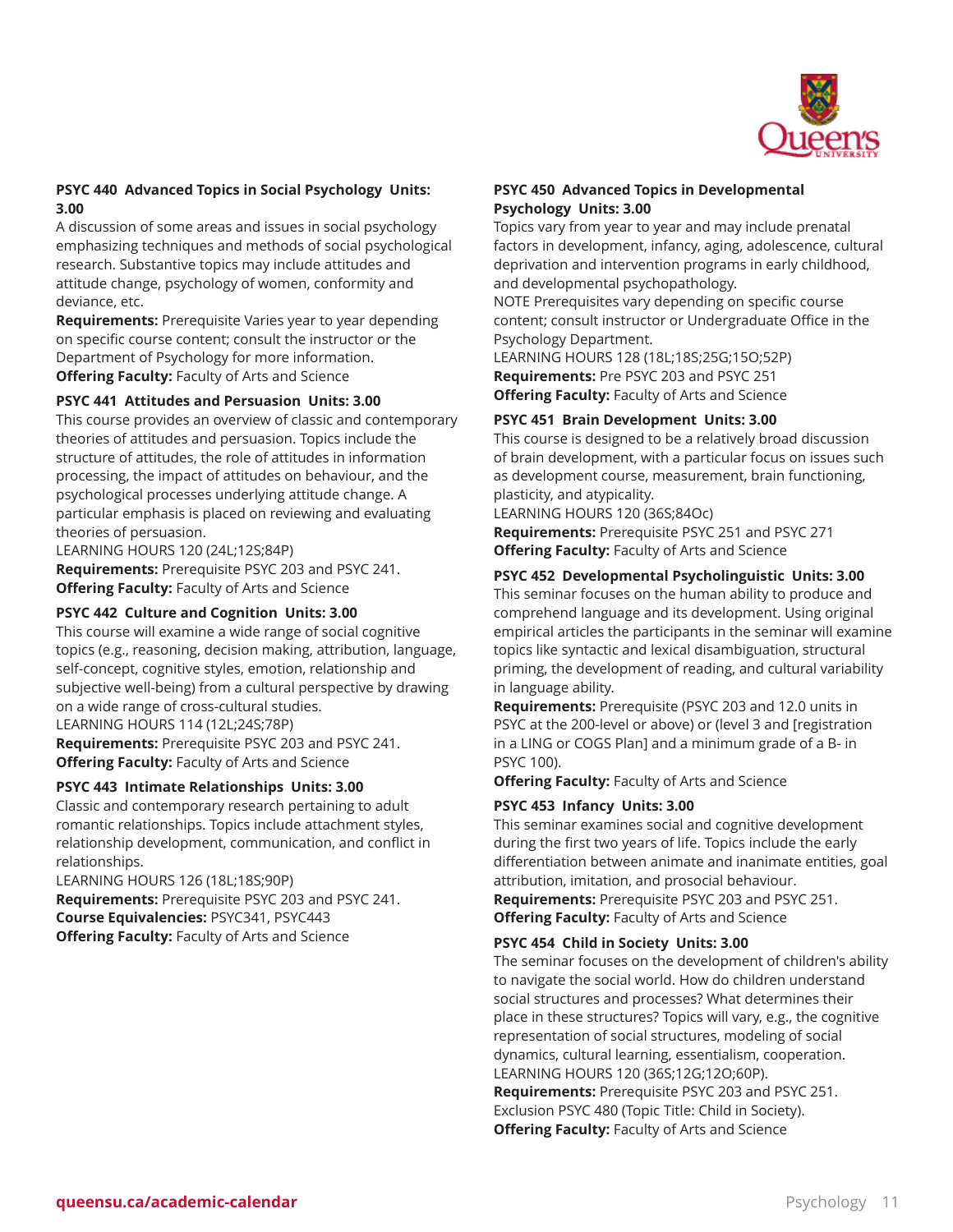

#### **PSYC 455 Adolescence Units: 3.00**

This seminar will explore psychological development from the transition out of childhood to the transition into adulthood. The content of the course will cover typical and atypical adolescent development within several domains: cognitive, social, emotional, neurological and physical. Readings will focus on both basic developmental theory and applied research.

**Requirements:** Prerequisite PSYC 203 and PSYC 251. **Offering Faculty:** Faculty of Arts and Science

#### **PSYC 456 Theory of Mind Units: 3.00**

Explores children's emerging understanding that others' observable behaviours are motivated by internal mental states such as intentions, desires and beliefs. The first section of the course will cover the development of this understanding from infancy through the preschool years. The second section of the course will cover how this emerging understanding affects children's social and communicative development.

**Requirements:** Prerequisite PSYC 203 and PSYC 251. **Offering Faculty:** Faculty of Arts and Science

#### **PSYC 458 Neurobiology of Socio-Emotional Development in Adolescence Units: 3.00**

Changes in adolescents' body, brain, and behaviour influence how teenagers perceive and interpret their social environment, navigate their emotional experiences, and behave in social contexts. This course examines how developmental neuroscience research has informed our knowledge of socio-emotional development in adolescence. LEARNING HOURS 120 (36S;84P).

**Requirements:** Prerequisite PSYC 203 and PSYC 251. Exclusion PSYC 450 (Topic Title: Neurobiology: Socio-Emotional Development).

**Offering Faculty:** Faculty of Arts and Science

#### **PSYC 470 Advanced Topics in Behavioural Neuroscience Units: 3.00**

Intensive coverage of selected topics in behavioural neuroscience to include, in different years, such topics as neurobiology of learning and memory, neuroendocrinology, biological bases of motivation, biological bases of brain disorders, etc.

**Requirements:** Prerequisite PSYC 305 and PSYC 271 and PSYC 370.

**Offering Faculty:** Faculty of Arts and Science

#### **PSYC 471 Behavioural Pharmacology Units: 3.00**

The neuropharmacological basis of psychological processes. Topics to be covered include drug actions on neurochemical systems, psychoactive effects of drugs and the neuropharmacological basis of psychiatric disorders. LEARNING HOURS 120 (36S;84P).

**Requirements:** Prerequisite Level 3 or above and PSYC 271. **Offering Faculty:** Faculty of Arts and Science

#### **PSYC 473 Neurobiology of Psychiatric Disorders Units: 3.00**

An examination of current theories on the neurobiology of mental disorders (e.g. autism, schizophrenia, mood and anxiety disorders). Seminars will focus on the evaluation of animal models for investigating neurodevelopmental and pharmacological aspects of various psychopathologies. **Requirements:** Prerequisite PSYC 370. Recommended PSYC 205 or PSYC 305.

**Offering Faculty:** Faculty of Arts and Science

#### **PSYC 480 Special Topics in Psychology 1 Units: 3.00**

Seminar courses on advanced topics in psychology offered periodically by visiting professors.

NOTE Prerequisites vary depending on specific course content; consult instructor or Undergraduate Office in the Psychology Department.

LEARNING HOURS May vary.

**Requirements:** Prerequisite PSYC 203 and (PSYC 235 or PSYC 236)

**Offering Faculty:** Faculty of Arts and Science

#### **PSYC 485 Special Topics in Psychology II Units: 3.00**

Seminar courses on advanced topics in psychology offered periodically by visiting professors.

NOTE Prerequisites vary depending on specific course content; consult instructor or Undergraduate Office in the Psychology Department.

LEARNING HOURS 120 (36S;84P)

**Requirements:** pre PSYC202 and PSYC221 **Offering Faculty:** Faculty of Arts and Science

### **PSYC 495 Advanced Topics in Psychology Units: 3.00**

Seminar and lab course on an advanced topic in psychology offered periodically by visiting professors. NOTE Prerequisites vary depending on specific course content; consult instructor or Undergraduate Office in the Psychology Department. LEARNING HOURS 120 (12L;24S;84P)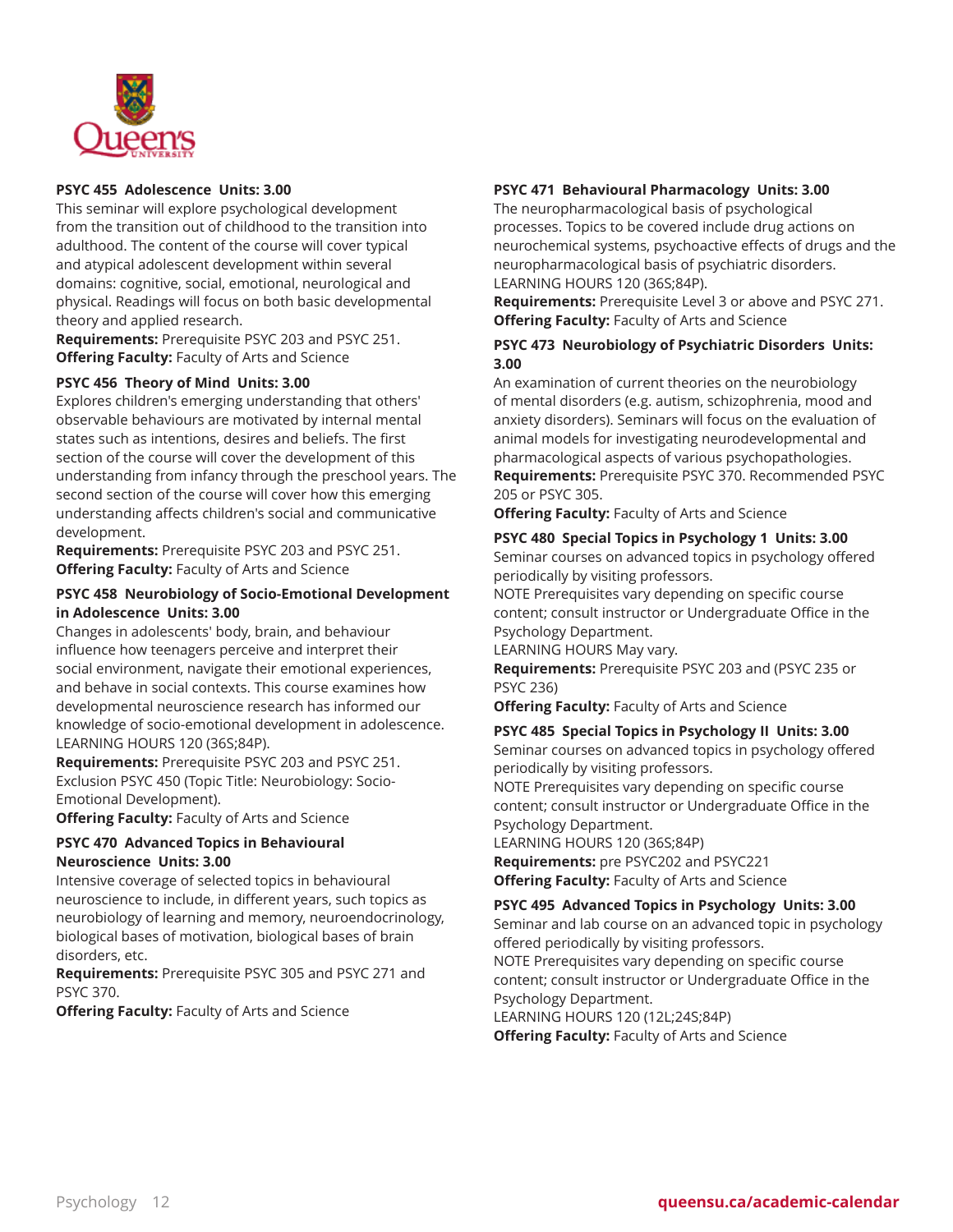

#### **PSYC 501 Honours Thesis Units: 9.00**

Each student will, under supervision, formulate and present an original research proposal involving the collection and analysis of data, carry it out, and submit a thesis based on the results. Proposals must be approved by relevant Ethics Review committees. This course is optional for students completing a major in psychology but all students are advised that admission to a graduate program in psychology normally requires the completion of an honours thesis.

NOTE Students whose research involves the care and/or handling of animals must also complete the Introductory Animal Care Course and if required the appropriate Animal Use workshops through the Office of the University Veterinarian.

LEARNING HOURS 365 (9S;6T;350P)

**Requirements:** Prerequisite (A minimum grade of a C+ in PSYC 302 or PSYC 300) and (a minimum GPA of 2.60 in PSYC 202; PSYC 203; PSYC 301; PSYC 302) and a GPA of 3.30 in PSYC and permission of Department.

**Offering Faculty:** Faculty of Arts and Science

#### **PSYC 550 Directed Special Reading I Units: 3.00**

Reading courses to be arranged in consultation with individual members of the Department.

NOTE Students are limited to a maximum of two of PSYC 550, PSYC 555, PSYC 570, or PSYC 575. Students are also limited to a maximum of two 500-level courses supervised by the same faculty member. (Students registered in PSYC 501 concurrently will not normally take one of these courses with their thesis supervisor.)

LEARNING HOURS 117 (20G;13I;84P).

**Requirements:** Prerequisite Permission of the instructor and of the Chair of Undergraduate Studies and Level 3 or above and registration in a PSYC Major, Joint Honours, or Specialization Plan.

**Offering Faculty:** Faculty of Arts and Science

#### **PSYC 555 Directed Special Reading II Units: 3.00**

Reading courses to be arranged in consultation with individual members of the Department.

NOTE Students are limited to a maximum of two of PSYC 550, PSYC 555, PSYC 570, or PSYC 575. Students are also limited to a maximum of two 500-level courses supervised by the same faculty member. (Students registered in PSYC 501 concurrently will not normally take one of these courses with their thesis supervisor.)

LEARNING HOURS 117 (20G;13I;84P).

**Requirements:** Prerequisite Permission of the instructor and of the Chair of Undergraduate Studies and Level 3 or above and registration in a PSYC Major, Joint Honours, or Specialization Plan.

**Offering Faculty:** Faculty of Arts and Science

#### **PSYC 570 Directed Special Laboratory I Units: 3.00**

Laboratory courses to be arranged in consultation with individual members of the Department. Courses must involve data collection; approximately 5-7 hours of lab work per week required.

NOTE Students whose research involves the care and/or handling of animals must also complete the Introductory Animal Care Course and if required the appropriate Animal Use workshops through the Office of the University Veterinarian.

NOTE Students are limited to a maximum of two of PSYC 550, PSYC 555, PSYC 570, or PSYC 575. Students are also limited to a maximum of two 500-level courses supervised by the same faculty member. (Students registered in PSYC 501 concurrently will not normally take one of these courses with their thesis supervisor.)

LEARNING HOURS 117 (78Lb;39P).

**Requirements:** Prerequisite Permission of the instructor and of the Chair of Undergraduate Studies and Level 3 or above and registration in a PSYC Major, Joint Honours, or Specialization Plan.

**Offering Faculty:** Faculty of Arts and Science

#### **PSYC 575 Directed Special Laboratory II Units: 3.00**

Laboratory courses to be arranged in consultation with individual members of the Department. Courses must involve data collection; approximately 5-7 hours of lab work per week required.

NOTE Students whose research involves the care and/or handling of animals must also complete the Introductory Animal Care Course and if required the appropriate Animal Use workshops through the Office of the University Veterinarian.

NOTE Students are limited to a maximum of two of PSYC 550, PSYC 555, PSYC 570, or PSYC 575. Students are also limited to a maximum of two 500-level courses supervised by the same faculty member. (Students registered in PSYC 501 concurrently will not normally take one of these courses with their thesis supervisor.)

LEARNING HOURS 117 (78Lb;39P).

**Requirements:** Prerequisite Permission of the instructor and of the Chair of Undergraduate Studies and Level 3 or above and registration in a PSYC Major, Joint Honours, or Specialization Plan.

**Offering Faculty:** Faculty of Arts and Science

**PSYC 594 Independent Study Units: 3.00 Offering Faculty:** Faculty of Arts and Science

**PSYC 595 Independent Study Program Units: 6.00 Offering Faculty:** Faculty of Arts and Science

**PSYC 596 Independent Study Units: 12.00 Offering Faculty:** Faculty of Arts and Science